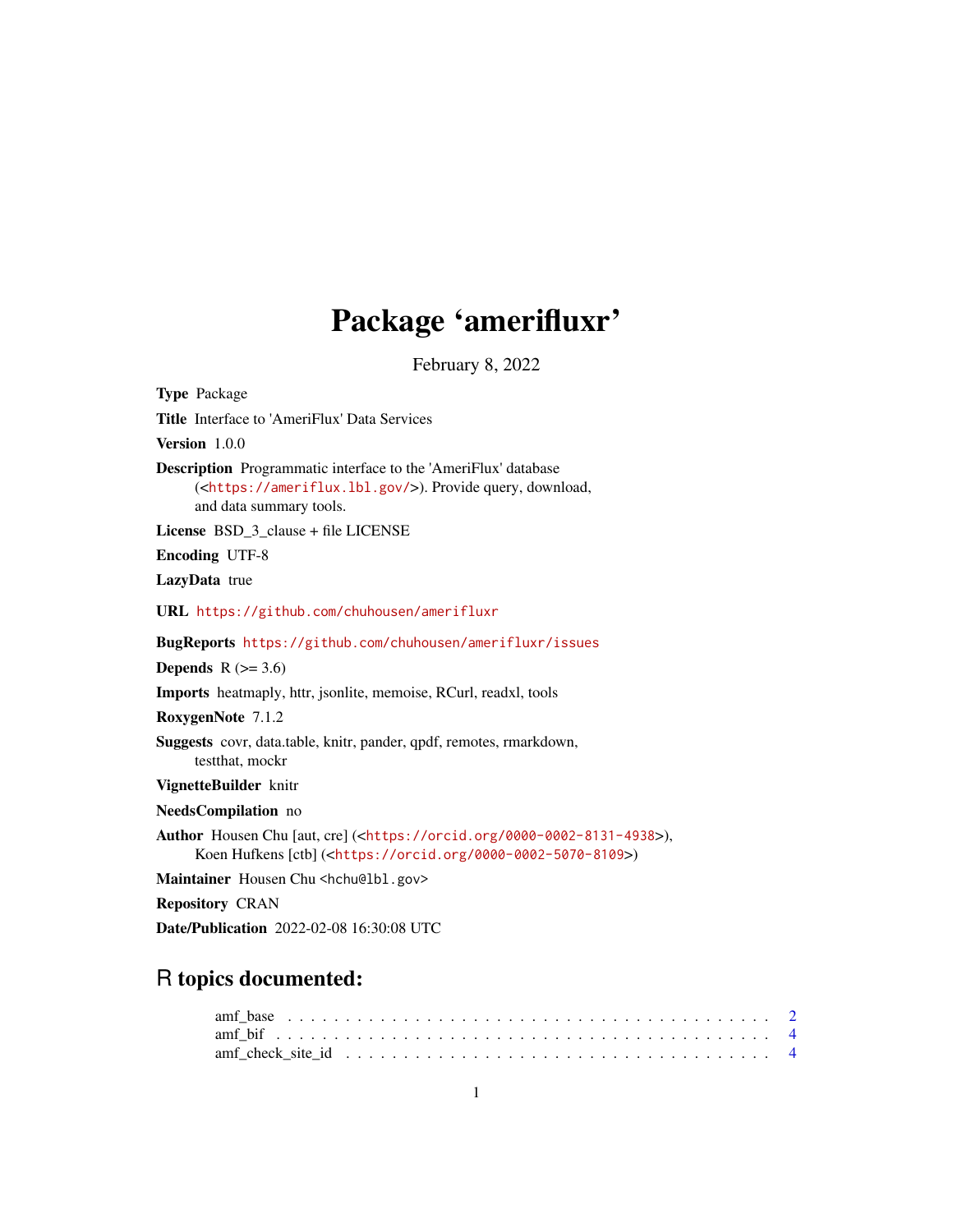<span id="page-1-0"></span>

| $amf_{ext}$ and $maf_{ext}$ and $maf_{ext}$ and $maf_{ext}$ and $maf_{ext}$ and $maf_{ext}$ and $maf_{ext}$ and $maf_{ext}$ and $maf_{ext}$ and $maf_{ext}$ and $maf_{ext}$ and $maf_{ext}$ and $maf_{ext}$ and $maf_{ext}$ and $maf_{ext}$ and $maf_{ext}$ and $naf_{ext}$ and $naf_{ext}$ and $naf_{ext$ |    |
|------------------------------------------------------------------------------------------------------------------------------------------------------------------------------------------------------------------------------------------------------------------------------------------------------------|----|
|                                                                                                                                                                                                                                                                                                            |    |
|                                                                                                                                                                                                                                                                                                            |    |
|                                                                                                                                                                                                                                                                                                            |    |
|                                                                                                                                                                                                                                                                                                            |    |
|                                                                                                                                                                                                                                                                                                            |    |
|                                                                                                                                                                                                                                                                                                            |    |
|                                                                                                                                                                                                                                                                                                            |    |
|                                                                                                                                                                                                                                                                                                            |    |
|                                                                                                                                                                                                                                                                                                            |    |
|                                                                                                                                                                                                                                                                                                            |    |
|                                                                                                                                                                                                                                                                                                            |    |
|                                                                                                                                                                                                                                                                                                            |    |
|                                                                                                                                                                                                                                                                                                            |    |
| Index                                                                                                                                                                                                                                                                                                      | 26 |

amf\_base *BASE data example*

#### Description

Continuous flux/met data (i.e., AmeriFlux BASE data product) for the US-CRT site, as an example for demonstration. Also see AmeriFlux webpage [https://ameriflux.lbl.gov/data/](https://ameriflux.lbl.gov/data/aboutdata/data-variables/#base) [aboutdata/data-variables/#base](https://ameriflux.lbl.gov/data/aboutdata/data-variables/#base) for variable definitions and details.

#### Usage

amf\_base

#### Format

A data frame with 336 rows and 36 variables

#### Details

- TIMESTAMP\_START ISO timestamp start of averaging period (YYYYMMDDHHMM)
- TIMESTAMP\_END ISO timestamp end of averaging period (YYYYMMDDHHMM)
- CO2 Carbon Dioxide (CO2) mole fraction in wet air (µmolCO2 mol-1)
- H2O Water (H2O) vapor in mole fraction of wet air (mmolH2O mol-1)
- FC Carbon Dioxide (CO2) turbulent flux (µmolCO2 m-2 s-1)
- NEE\_PI Net Ecosystem Exchange (µmolCO2 m-2 s-1)
- CH4 Methane (CH4) mole fraction in wet air (nmolCH4 mol-1)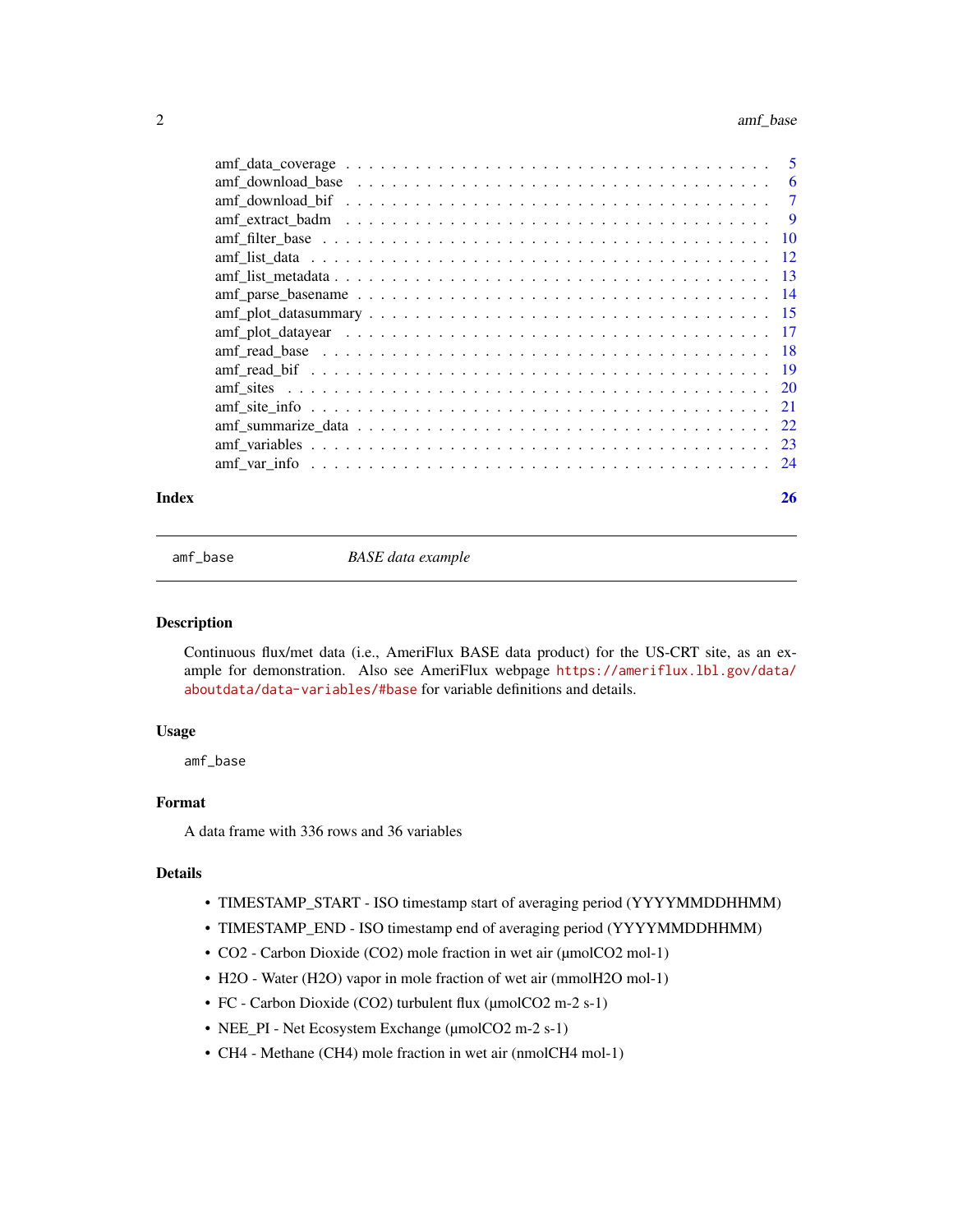- FCH4 Methane (CH4) turbulent flux (nmolCH4 m-2 s-1)
- H Sensible heat turbulent flux (W m-2)
- LE Latent heat turbulent flux (W m-2)
- G\_1\_1\_1 Soil heat flux at horizontal location #1 (W m-2)
- G\_2\_1\_1 Soil heat flux at horizontal location #2 (W m-2)
- WD Wind direction (Decimal degrees)
- WS Wind speed (m s-1)
- USTAR Friction velocity (m s-1)
- ZL data value
- MO\_LENGTH Monin-Obukhov Stability parameter (nondimensional)
- W\_SIGMA Standard deviation of vertical velocity fluctuations (m s-1)
- V\_SIGMA Standard deviation of lateral velocity fluctuations (m s-1)
- U\_SIGMA Standard deviation of along-wind velocity fluctuations (m s-1)
- T\_SONIC Sonic temperature (deg C)
- T\_SONIC\_SIGMA Standard deviation of sonic temperature (deg C)
- PA Atmospheric pressure (kPa)
- RH Relative humidity  $(\%)$
- TA Air temperature (deg C)
- TS\_1\_1\_1 Soil temperature at horizontal location #1 (deg C)
- TS\_2\_1\_1 Soil temperature at horizontal location #2 (deg C)
- WTD Water table depth (m)
- SWC Soil water content (%)
- NETRAD Net radiation (W m-2)
- PPFD\_IN Photosynthetic photon flux density, incoming (µmolPhoton m-2 s-1)
- SW\_IN Shortwave radiation, incoming (W m-2)
- SW\_OUT Shortwave radiation, outgoing (W m-2)
- LW\_IN Longwave radiation, incoming (W m-2)
- LW\_OUT Longwave radiation, outgoing (W m-2)
- P Rainfall (mm)

#### Source

<https://ameriflux.lbl.gov/>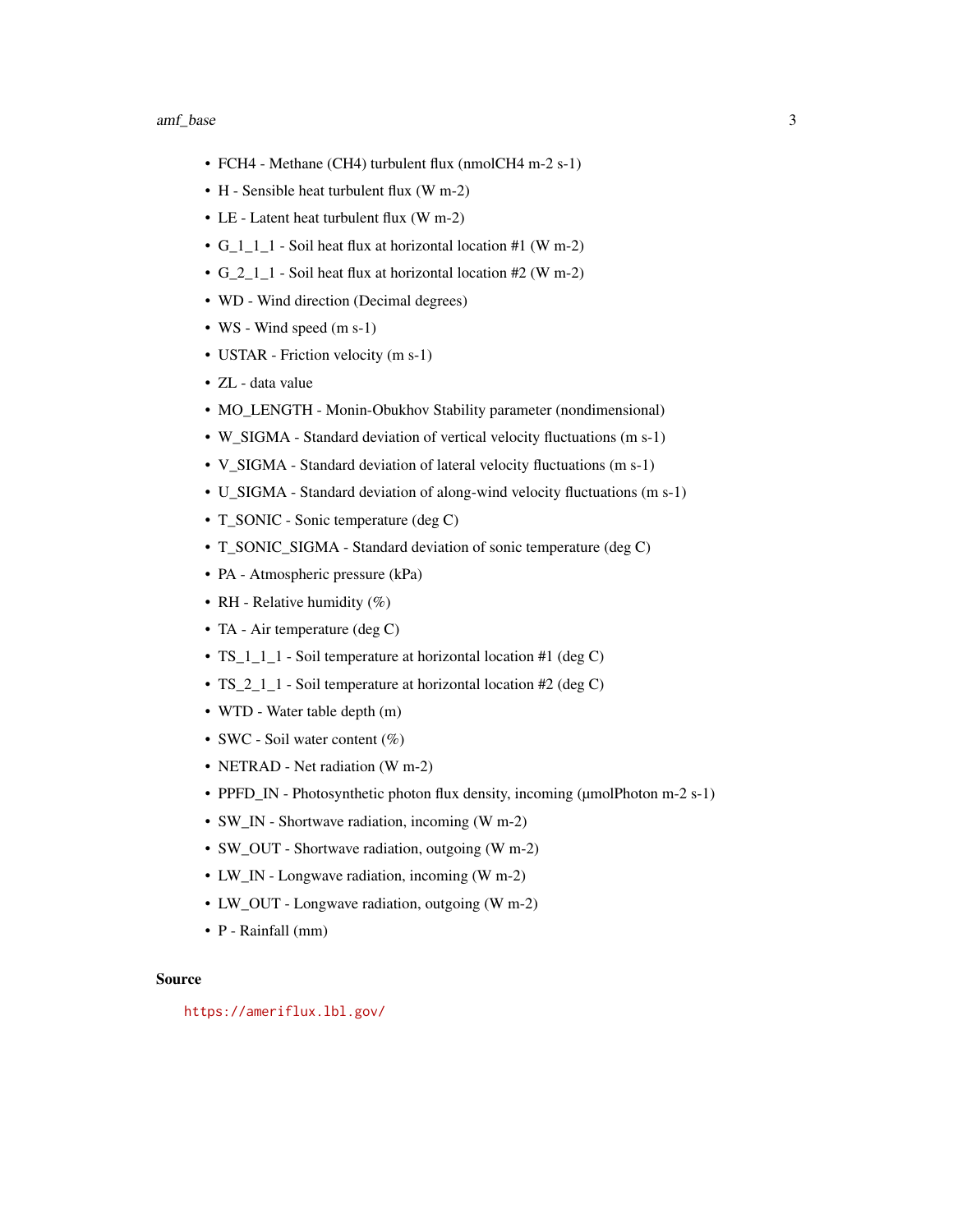<span id="page-3-0"></span>

#### Description

The BADM file provides a description, general background, geo-location, relevant publications and references for the site. The BADM files also list what is measured at the site (this list may include chamber, gradient or other eddy covariance measurements that are a super-set of the data available in AmeriFlux). Also see AmeriFlux web page [https://ameriflux.lbl.gov/data/aboutdata/](https://ameriflux.lbl.gov/data/aboutdata/badm-data-product/) [badm-data-product/](https://ameriflux.lbl.gov/data/aboutdata/badm-data-product/) for details.

#### Usage

amf\_bif

#### Format

A data frame with 443 rows and 5 variables

#### Details

- SITE\_ID 6 digit AmeriFlux site ID (CC-Sss)
- GROUP\_ID A unique identifier for data entries belonging to the same instance of a reported variable group
- VARIABLE\_GROUP Define a set of variables that are reported together
- VARIABLE Variable names
- DATAVALUE Data value

#### Source

<https://ameriflux.lbl.gov/>

amf\_check\_site\_id *Check valid AmeriFlux site ID*

#### Description

Check if the character is a valid AmeriFlux site ID (CC-Sss)

#### Usage

```
amf_check_site_id(x)
```
#### Arguments

x A vector or scalar of characters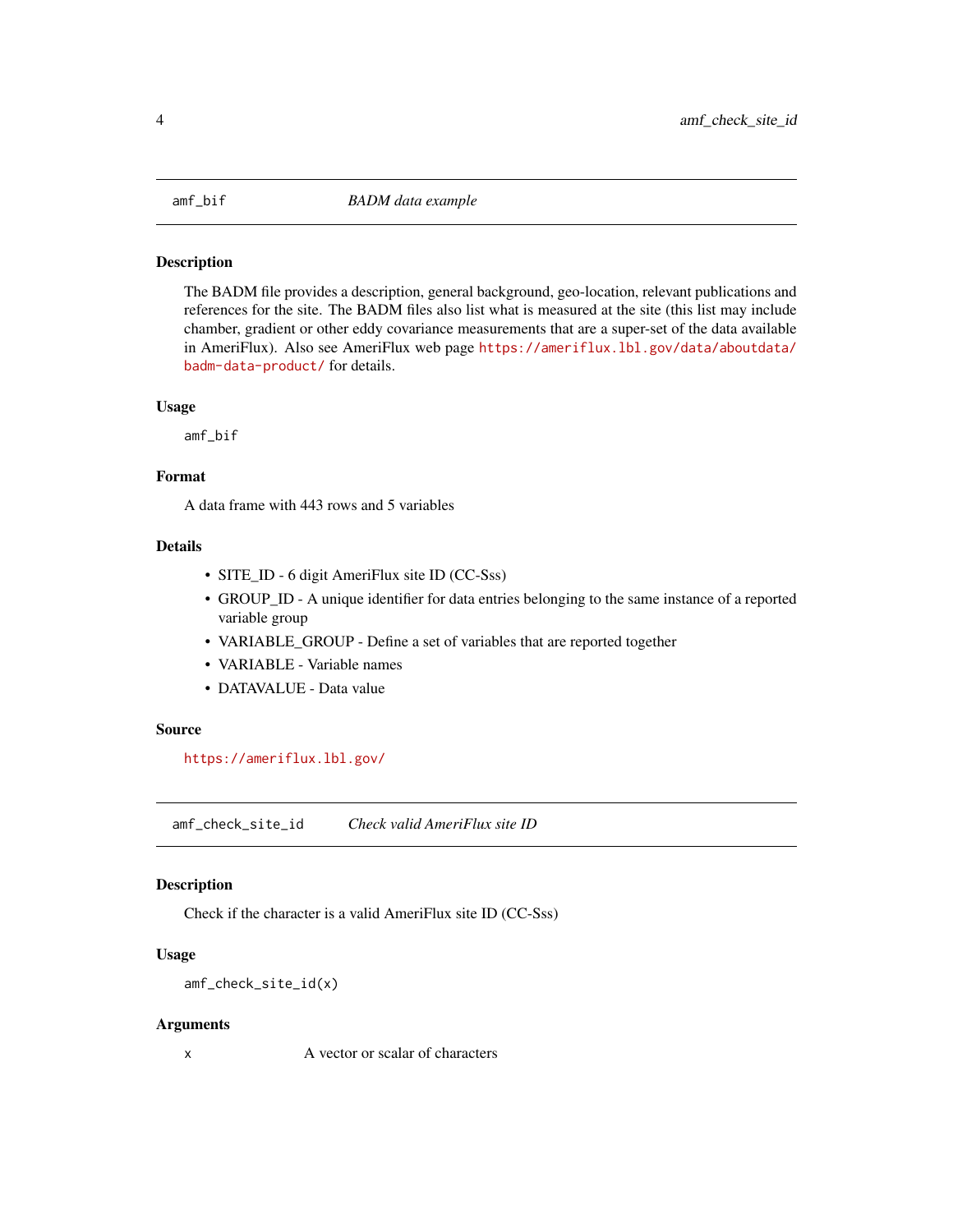<span id="page-4-0"></span>amf\_data\_coverage 5

#### Value

logical vector or scalar

#### Examples

```
## Not run:
# Check if valid site ID
check_id <- amf_check_site_id(c("US-CRT", "US-crt", "USCRT"))
```
## End(Not run)

amf\_data\_coverage *Returns a list of data coverage*

#### Description

AmeriFlux data coverage statistics

#### Usage

```
amf_data_coverage(data_product = "BASE-BADM", data_policy = "CCBY4.0")
```
#### Arguments

| data_product | A scalar of character specifying the data product Currently, only "BASE-BADM"      |
|--------------|------------------------------------------------------------------------------------|
|              | is supported.                                                                      |
| data_policy  | A scalar of character specifying the data policy Currently, "CCBY4.0" and "LEGACY" |
|              | are supported. The default is "CCBY4.0".                                           |

#### Value

AmeriFlux data coverage

- SITE\_ID Six character site identifier (CC-Sss)
- URL Site page link (url)
- publish\_years List of data available years (YYYY)

#### Examples

```
## Not run:
# download the variable availability
data_year <- amf_data_coverage()
# download variable availability for LEGACY policy
data_year <- amf_data_coverage(data_policy = "LEGACY")
```
## End(Not run)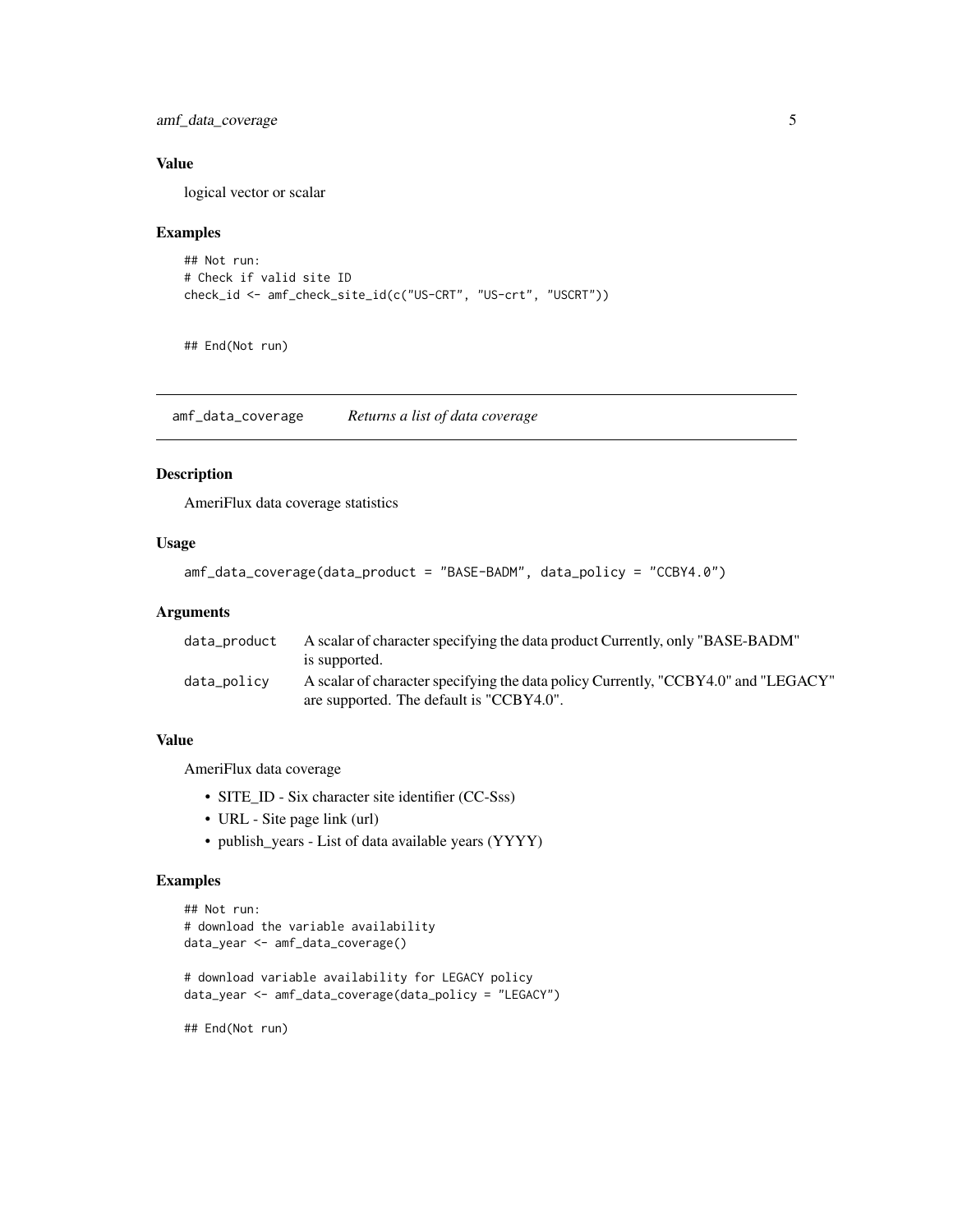#### Description

This function downloads AmeriFlux BASE and BADM data files. Note: Access to AmeriFlux data requires creating an AmeriFlux account first. Register an account through the link [https:](https://ameriflux-data.lbl.gov/Pages/RequestAccount.aspx) [//ameriflux-data.lbl.gov/Pages/RequestAccount.aspx](https://ameriflux-data.lbl.gov/Pages/RequestAccount.aspx).

For details about BASE and BADM data files, see AmeriFlux web pages [https://ameriflux.](https://ameriflux.lbl.gov/data/data-processing-pipelines/base-publish/) [lbl.gov/data/data-processing-pipelines/base-publish/](https://ameriflux.lbl.gov/data/data-processing-pipelines/base-publish/) and [https://ameriflux.lbl.go](https://ameriflux.lbl.gov/data/aboutdata/badm-data-product/)v/ [data/aboutdata/badm-data-product/](https://ameriflux.lbl.gov/data/aboutdata/badm-data-product/).

#### Usage

```
amf_download_base(
  user_id,
 user_email,
  site_id,
  data_product = "BASE-BADM",
  data_policy,
  agree_policy,
  intended_use,
  intended_use_text,
  out\_dir = tempdir(),verbose = TRUE
\lambda
```
#### Arguments

| user_id      | AmeriFlux account username (character)                                                                                                                                                                                                                                                                               |
|--------------|----------------------------------------------------------------------------------------------------------------------------------------------------------------------------------------------------------------------------------------------------------------------------------------------------------------------|
| user_email   | AmeriFlux account user email (character)                                                                                                                                                                                                                                                                             |
| site id      | A scalar or vector of character specifying the AmeriFlux Site ID (CC-Sss)                                                                                                                                                                                                                                            |
| data_product | AmeriFlux data product. Currently, only "BASE-BADM" is supported and used<br>as default. (character)                                                                                                                                                                                                                 |
| data_policy  | "CCBY4.0" or "LEGACY" (character). AmeriFlux data are shared under two<br>tiers of licenses as chosen by site's PI. See https://ameriflux.lbl.gov/<br>data/data-policy/#data-use for data use guidelines under each license. Note:<br>Data use policy selected affects which sites' data are available for download. |
| agree_policy | Acknowledge you read and agree to the AmeriFlux Data use policy (TRUE/FALSE)                                                                                                                                                                                                                                         |
| intended_use | The intended use category. Currently, it needs to be one of the followings:                                                                                                                                                                                                                                          |
|              | • "synthesis" (i.e., Multi-site synthesis)                                                                                                                                                                                                                                                                           |
|              | • "model" (i.e., Land model/Earth system model)                                                                                                                                                                                                                                                                      |
|              | • "remote_sensing" (i.e., Remote sensing research)                                                                                                                                                                                                                                                                   |
|              |                                                                                                                                                                                                                                                                                                                      |

• "other\_research" (i.e., Other research) "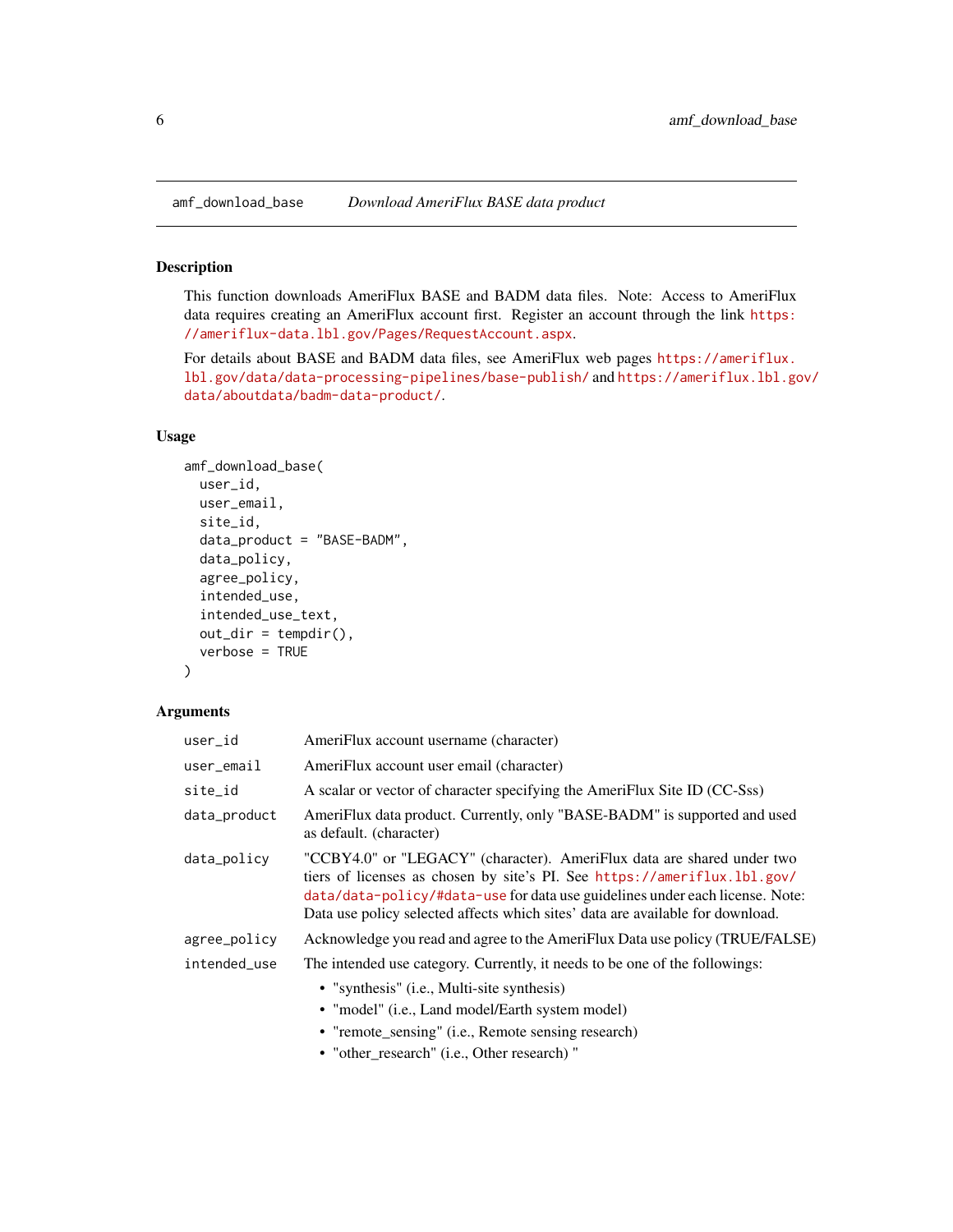<span id="page-6-0"></span>

|                   |         | • "education" (i.e., Education (Teacher or Student))                                                                          |  |  |  |  |  |
|-------------------|---------|-------------------------------------------------------------------------------------------------------------------------------|--|--|--|--|--|
|                   |         | $\bullet$ "other"                                                                                                             |  |  |  |  |  |
| intended_use_text |         |                                                                                                                               |  |  |  |  |  |
|                   |         | Enter a brief description of intended use. This will be recorded in the download<br>log and emailed to site's PI (character). |  |  |  |  |  |
|                   | out dir | Output directory for downloaded data, default tempdir()                                                                       |  |  |  |  |  |
|                   | verbose | Show feedback on download progress (TRUE/FALSE)                                                                               |  |  |  |  |  |
|                   |         |                                                                                                                               |  |  |  |  |  |

#### Value

A vector of download file names on the local drive

#### Examples

```
## Not run:
## Download a single site, under CCBY4.0 policy
amf_download_base(user_id = "test",
user_email = "test _at_ mail.com",
site_id = "US-CRT",data_product = "BASE-BADM",
data_policy = "CCBY4.0",
agree_policy = TRUE,
intended_use = "other",
intended_use_text = "testing download",
out\_dir = tempdir()## Download several sites, under LEGACY data policy
# When finished, return a list of downloaded files
# in your local drive.
file.ls <- amf_download_base(user_id = "test",
user_email = "test _at_ mail.com",
site_id = c("US-CRT", "US-WPT", "US-Oho"),data_product = "BASE-BADM",
data_policy = "LEGACY",
agree_policy = TRUE,
intended_use = "other",
intended_use_text = "testing download",
out\_dir = tempdir()
```

```
## End(Not run)
```
amf\_download\_bif *Download AmeriFlux BADM data product*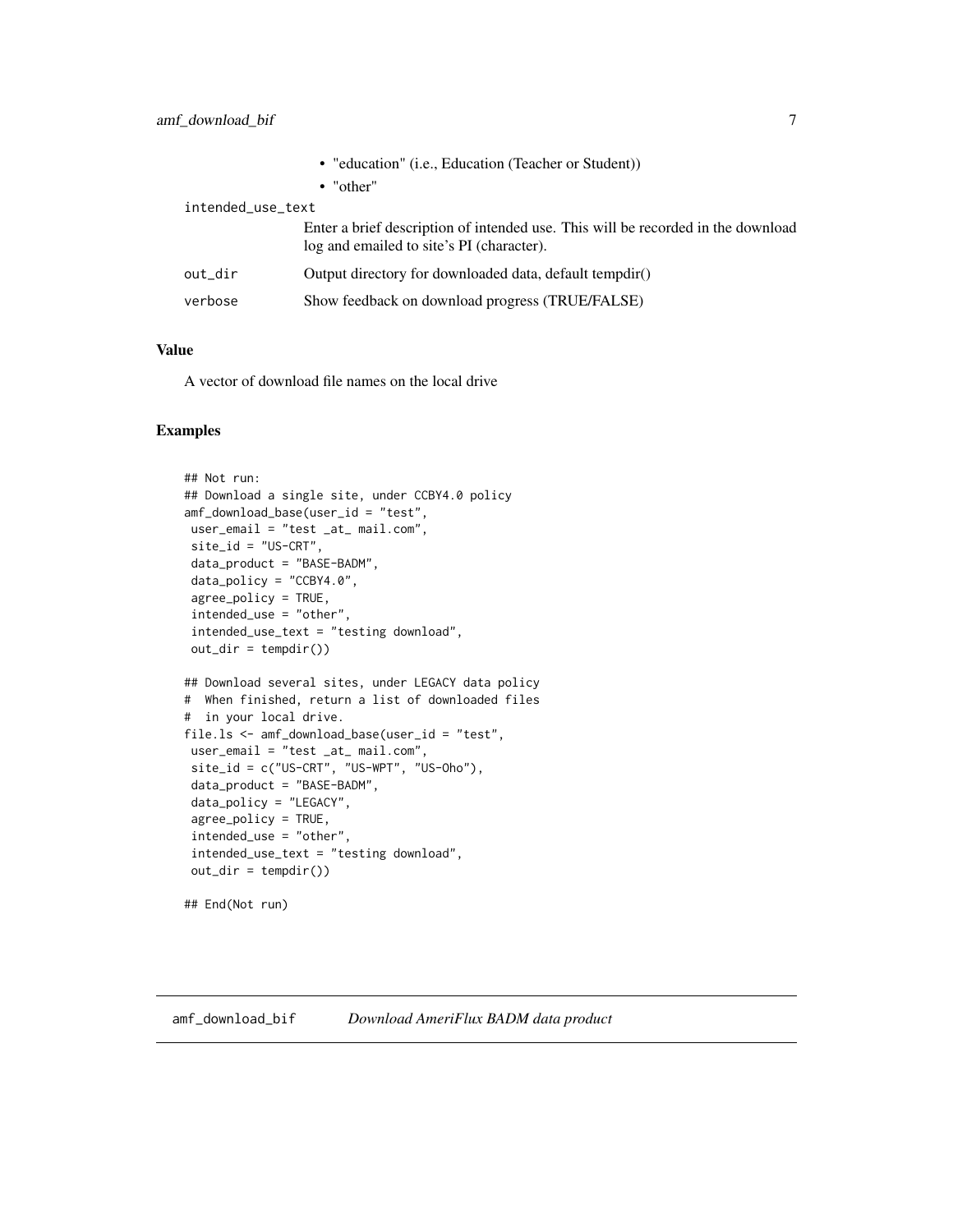#### Description

This function downloads all AmeriFlux sites' BADM data files in a single file. Note: Access to AmeriFlux data requires creating an AmeriFlux account first. Register an account through the link <https://ameriflux-data.lbl.gov/Pages/RequestAccount.aspx>.

For details about BADM data files, see AmeriFlux web page [https://ameriflux.lbl.gov/data/](https://ameriflux.lbl.gov/data/aboutdata/badm-data-product/) [aboutdata/badm-data-product/](https://ameriflux.lbl.gov/data/aboutdata/badm-data-product/).

#### Usage

```
amf_download_bif(
 user_id,
 user_email,
 data_policy,
 agree_policy,
  intended_use,
  intended_use_text,
 out\_dir = tempdir(),verbose = TRUE,
  site_w_data = FALSE
)
```
#### Arguments

| user_id           | AmeriFlux account username (character)                                                                                                                                                                                                                                                                     |
|-------------------|------------------------------------------------------------------------------------------------------------------------------------------------------------------------------------------------------------------------------------------------------------------------------------------------------------|
| user_email        | AmeriFlux account user email (character)                                                                                                                                                                                                                                                                   |
| data_policy       | "CCBY4.0" or "LEGACY". AmeriFlux data are shared under two tiers of li-<br>censes as chosen by site's PI. See https://ameriflux.lbl.gov/data/data-policy/<br>#data-use for data use guidelines under each license. Note: Data use policy<br>selected affects which sites' data are available for download. |
| agree_policy      | Acknowledge you read and agree to the AmeriFlux Data use policy (TRUE/FALSE)                                                                                                                                                                                                                               |
| intended_use      | The intended use category. Currently, it needs to be one of the followings:                                                                                                                                                                                                                                |
|                   | • "synthesis" (i.e., Multi-site synthesis)                                                                                                                                                                                                                                                                 |
|                   | • "model" (i.e., Land model/Earth system model)                                                                                                                                                                                                                                                            |
|                   | • "remote_sensing" (i.e., Remote sensing research)                                                                                                                                                                                                                                                         |
|                   | • "other_research" (i.e., Other research) "                                                                                                                                                                                                                                                                |
|                   | • "education" (i.e., Education (Teacher or Student))                                                                                                                                                                                                                                                       |
|                   | • "other"                                                                                                                                                                                                                                                                                                  |
| intended_use_text |                                                                                                                                                                                                                                                                                                            |
|                   | Enter a brief description of intended use. This will be recorded in the data<br>download log and emailed to site's PI (character).                                                                                                                                                                         |
| out_dir           | Output directory for downloaded data, default tempdir()                                                                                                                                                                                                                                                    |
| verbose           | Show feedback on download progress (TRUE/FALSE)                                                                                                                                                                                                                                                            |
| site_w_data       | Logical, download all registered sites (FALSE) or only sites with available BASE<br>data (TRUE)                                                                                                                                                                                                            |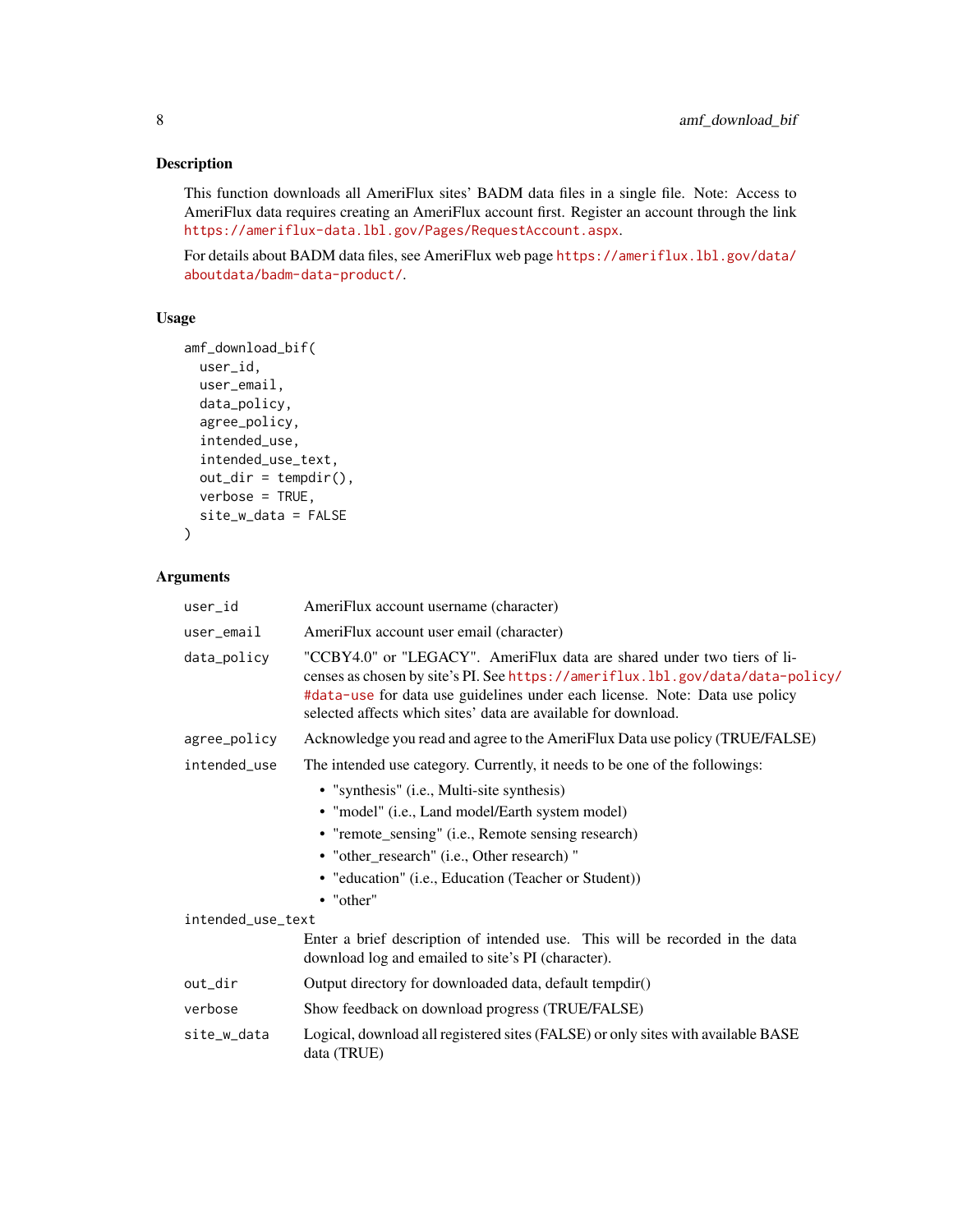<span id="page-8-0"></span>amf\_extract\_badm 9

#### Value

A vector of download file names on the local drive

#### See Also

[amf\\_download\\_base](#page-5-1)

#### Examples

```
## Not run:
## Download all sites with BASE data, under CCBY4.0 policy
amf_download_bif(user_id = "test",
 user_email = "test@mail.com",
 data_policy = "CCBY4.0",
 agree_policy = TRUE,
 intended_use = "other",
 intended_use_text = "testing download",
 out\_dir = tempdir(),site_w_data = TRUE)
## Download all registered sites, under LEGACY policy
amf_download_bif(user_id = "test",
 user_email = "test@mail.com",
 data_policy = "LEGACY",
 agree_policy = TRUE,
 intended_use = "other",
 intended_use_text = "testing download",
 out\_dir = tempdir(),site_w_data = FALSE)
```
## End(Not run)

amf\_extract\_badm *Extract BADM data of a specific BADM group*

#### Description

This function extracts BADM data of a specific BADM group from the imported BADM (BIF) file. Use function [amf\\_read\\_bif](#page-18-1) to import BADM (BIF) file.

#### Usage

amf\_extract\_badm(bif\_data, select\_group)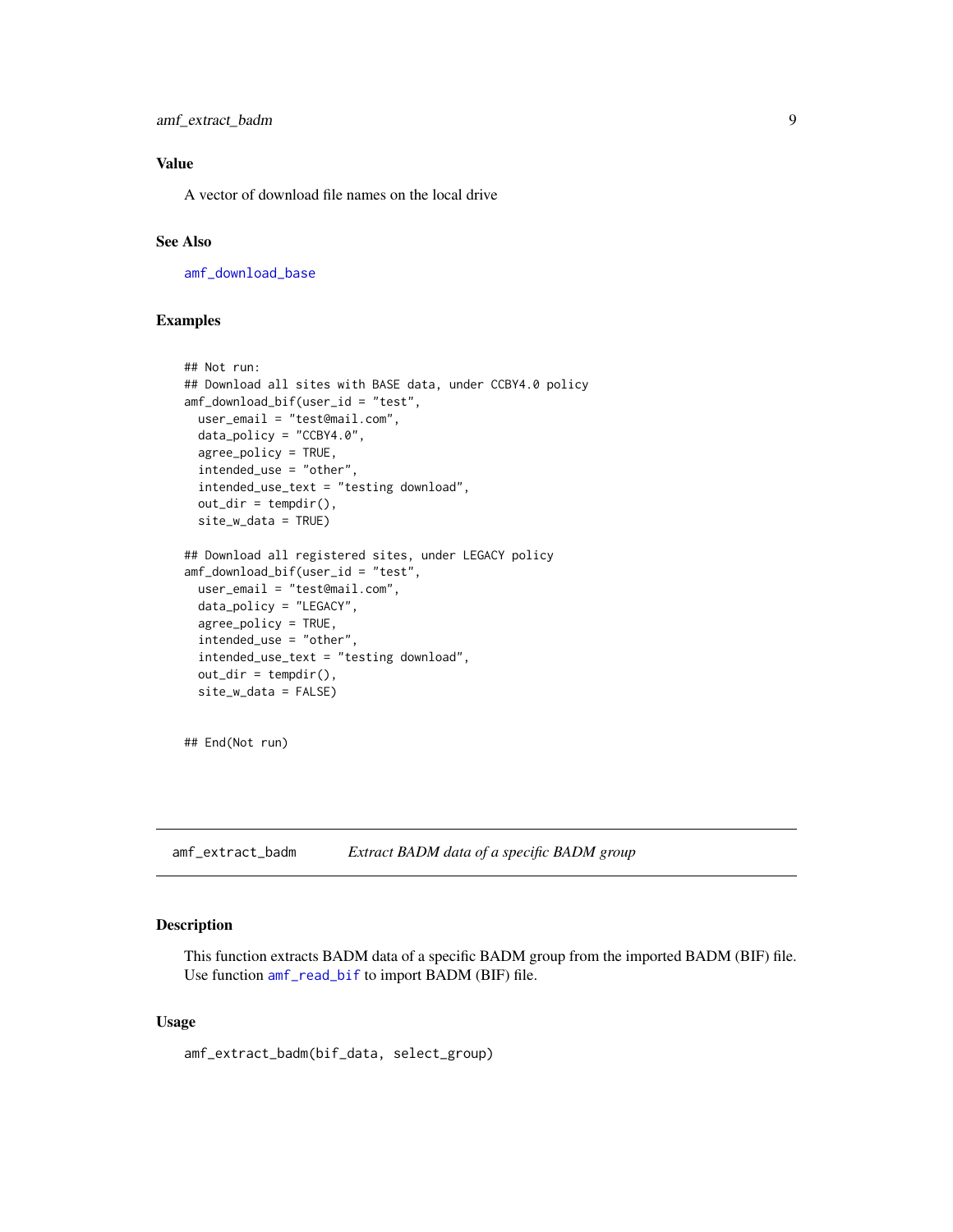#### <span id="page-9-0"></span>**Arguments**

| bif data     | A data frame consists of 5 columns: SITE ID, GROUP ID, VARIABLE GROUP, |
|--------------|------------------------------------------------------------------------|
|              | VARIABLE, DATAVALUE, imported from function amf_read_bif.              |
| select_group | A string (character), selected from VARIABLE_GROUP in the bif_data     |

#### Value

A data frame of re-structured BADM data with the following columns:

- GROUP\_ID A unique identifier for data belonging to the same instance of a reported variable group
- SITE\_ID Six character site identifier (CC-Sss)
- VALUE Values for all available VARIABLES in the selected group

• ...

#### See Also

[amf\\_read\\_bif](#page-18-1)

#### Examples

```
# read the BADM BIF file, using an example data file
bif <- amf_read_bif(file = system.file("extdata",
                                       "AMF_AA-Flx_BIF_CCBY4_20201218.xlsx",
                                        package = "amerifluxr"))
# get a list of valid VARIALBE_GROUP
unique(bif$VARIABLE_GROUP)
# extract the selected VARIALBE_GROUP
amf_extract_badm(bif_data = bif, select_group = "GRP_FLUX_MEASUREMENTS")
amf_extract_badm(bif_data = bif, select_group = "GRP_IGBP")
```
<span id="page-9-1"></span>amf\_filter\_base *Filter AmeriFlux BASE data based on plausible range*

#### Description

The function filters BASE data based on the expected plausible ranges specified for each variable. See AmeriFlux web site <https://ameriflux.lbl.gov/data/data-processing-pipelines/data-qaqc/> for description of the plausible ranges.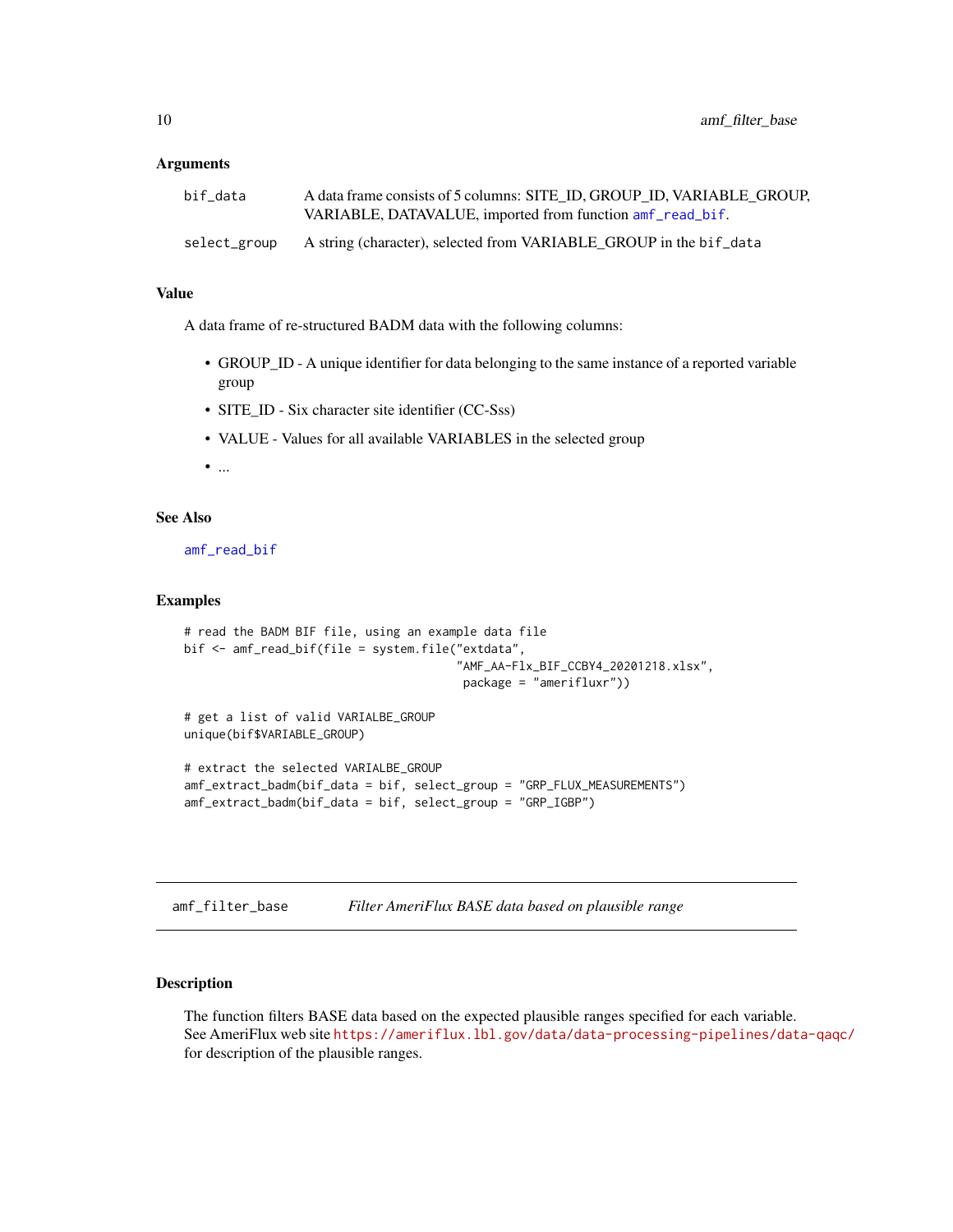<span id="page-10-0"></span>amf\_filter\_base 11

#### Usage

```
amf_filter_base(
  data_in,
  limit_ls = NULL,
 basename_decode = NULL,
  loose_filter = 0.05
)
```
#### Arguments

| data_in         | A data frame containing BASE data, e.g., import from $amf_{\text{read}}$ base.                                              |
|-----------------|-----------------------------------------------------------------------------------------------------------------------------|
| limit           | A data frame with at least three columns:                                                                                   |
|                 | • Name: variable base name                                                                                                  |
|                 | • Min: expected lower bound                                                                                                 |
|                 | • Max: expected upper bound                                                                                                 |
|                 | If not specified, use amf variables by default.                                                                             |
| basename_decode |                                                                                                                             |
|                 | A data frame with at least two columns:                                                                                     |
|                 | • variable name: actual variable name                                                                                       |
|                 | • basename: variable base name                                                                                              |
|                 | If not specified, use amf_parse_basename by default.                                                                        |
| loose_filter    | A number in ratio $(0-1)$ used to adjust the physical range for filtering. Set it to 0<br>if not used. The default is 0.05. |

#### Value

A data frame similar to data\_in filtered out off-range points

#### Examples

```
## Not run:
# read the BASE from a csv file
base <- amf_read_base(file = system.file("extdata",
                                         "AMF_US-CRT_BASE_HH_2-5.csv",
                                         package = "amerifluxr"),
                      unzip = FALSE,parse_timestamp = FALSE)
# filter data, using default physical range +/- 5% buffer
base_f <- amf_filter_base(data_in = base)
# filter data, using default physical range without buffer
base_f <- amf_filter_base(data_in = base, loose_filter = 0)
```
## End(Not run)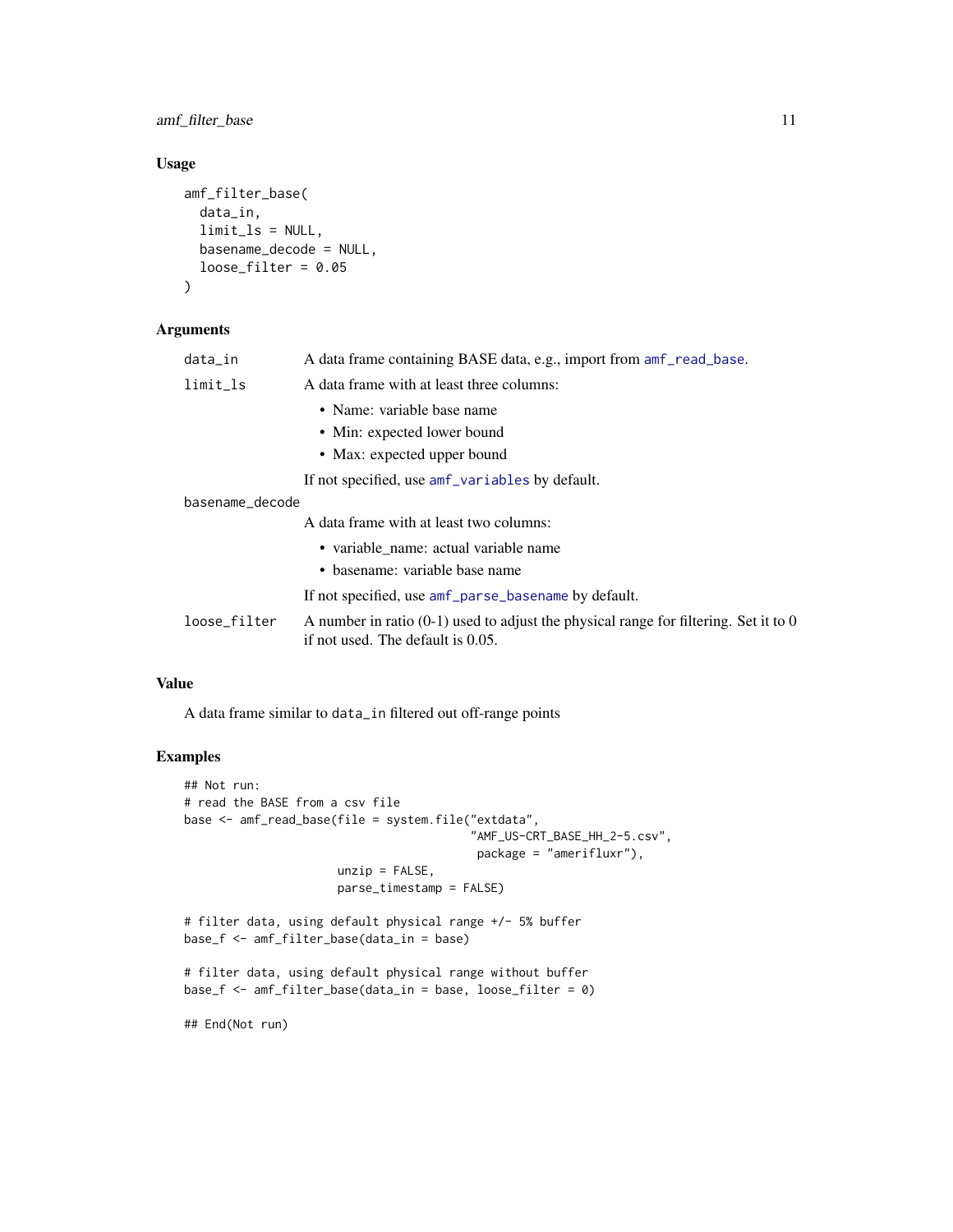<span id="page-11-1"></span><span id="page-11-0"></span>

#### Description

This function obtains the BASE data availability for all or selected AmeriFlux sites. See AmeriFlux page <https://ameriflux.lbl.gov/data/aboutdata/data-variables/> for details about the variable naming.

#### Usage

amf\_list\_data(site\_set = NULL, var\_set = NULL)

#### Arguments

| site set | A scalar or vector of character specifying the target AmeriFlux Site ID (CC-Sss). |
|----------|-----------------------------------------------------------------------------------|
|          | If not specified, it returns all sites.                                           |
| var set  | A scalar or vector of character specifying the target variables as in basename.   |
|          | See AmeriFlux pagehttps://ameriflux.lbl.gov/data/aboutdata/data-variables/        |
|          | #base for a list of variable names. If not specified, it returns all variables.   |

#### Value

A data frame of variable-specific data availability (per year) for selected AmeriFlux sites.

- Site\_ID Six character site identifier (CC-Sss)
- VARIABLE Variable name of the data included in the BASE file
- BASENAME Variable base name of the data included in the BASE file.
- GAP\_FILLED Whether a variable is a gap-filled variable (TRUE/FALSE)
- Y1990 Percentage of data availability in the year 1990 (0-1).
- Y1991 Percentage of data availability in the year 1991 (0-1).
- Y1992 Percentage of data availability in the year 1992 (0-1).
- ...

#### Examples

```
## Not run:
# obtain the data variable availability for all sites
data_aval <- amf_list_data()
# obtain the data variable availability for selected sites
data_aval <- amf_list_data(site_set = c("US-CRT","US-WPT"))
# obtain the data variable availability for selected variables
data_aval <- amf_list_data(var_set = c("FCH4", "WTD"))
```
## End(Not run)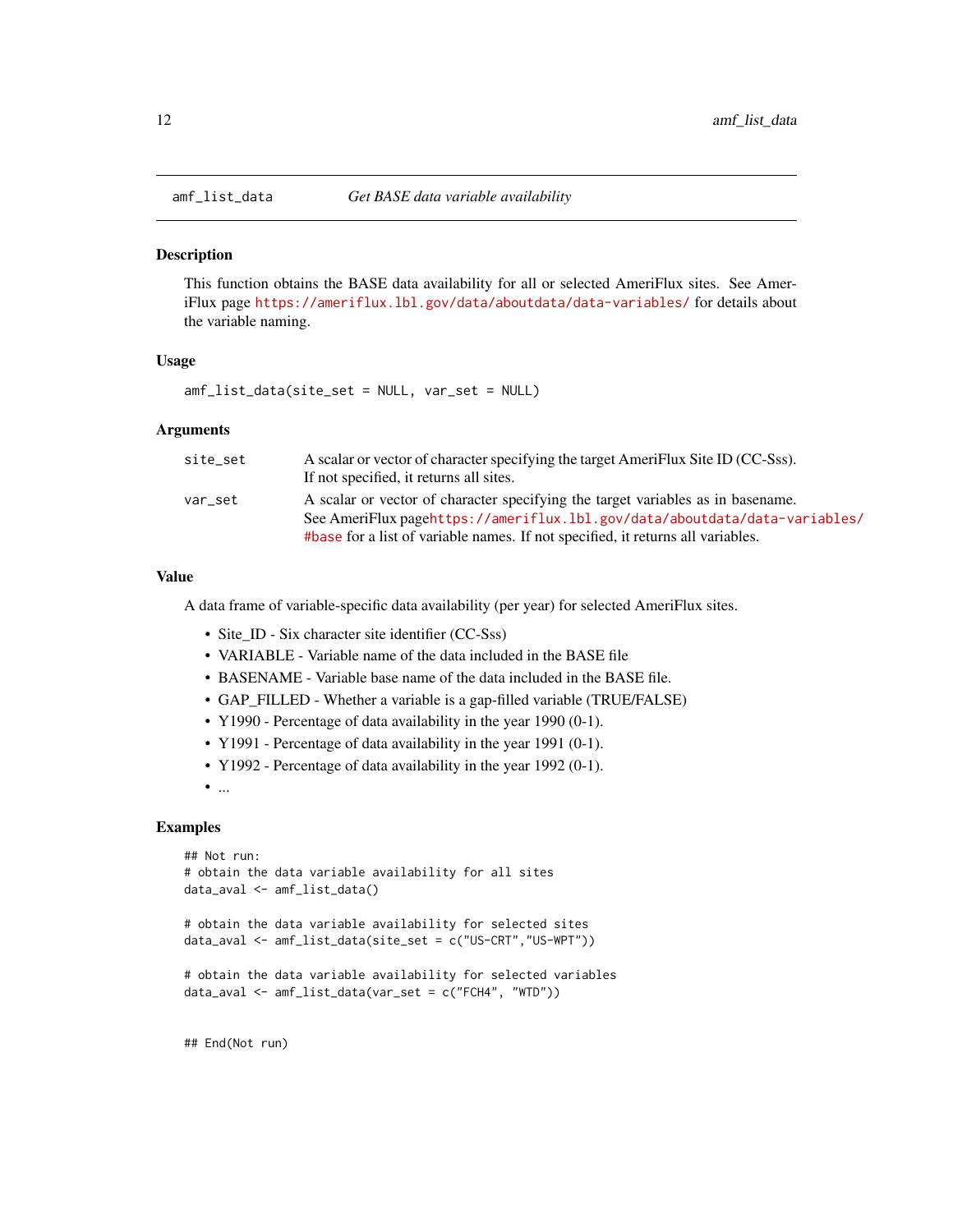#### <span id="page-12-0"></span>amf\_list\_metadata *Get metadata availability*

#### Description

This function obtains the metadata (i.e., BADM) availability for all or selected AmeriFlux sites. See AmeriFlux page <https://ameriflux.lbl.gov/data/badm/> for details about the BADM.

#### Usage

```
amf_list_metadata(site_set = NULL, group_only = TRUE)
```
#### Arguments

| site_set   | A scalar or vector of character specifying the target AmeriFlux Site ID (CC-Sss).<br>If not specified, it returns all sites.                                                                           |
|------------|--------------------------------------------------------------------------------------------------------------------------------------------------------------------------------------------------------|
| group_only | Logical (TRUE/FALSE). Should it return availability for BADM variable groups<br>or variables? BADM Groups contain Variables that describe related metadata or<br>an observation with related metadata. |

#### Value

A data frame of data variable availability (per year) for selected AmeriFlux sites. The first column contains the SITE ID. The remaining columns contains the number of entries for a variable or a variable group, with column names specifying the BADM variable or group names.

• Site\_ID - Six character site identifier (CC-Sss)

• ...

#### Examples

```
## Not run:
# obtain the metadata availability for all sites, at variable group levels
metadata_aval <- amf_list_metadata()
# obtain the metadata availability for selected sites, at variable levels
metadata_aval <- amf_list_metadata(site_set = c("US-CRT","US-WPT"),
```

```
## End(Not run)
```
group\_only = FALSE)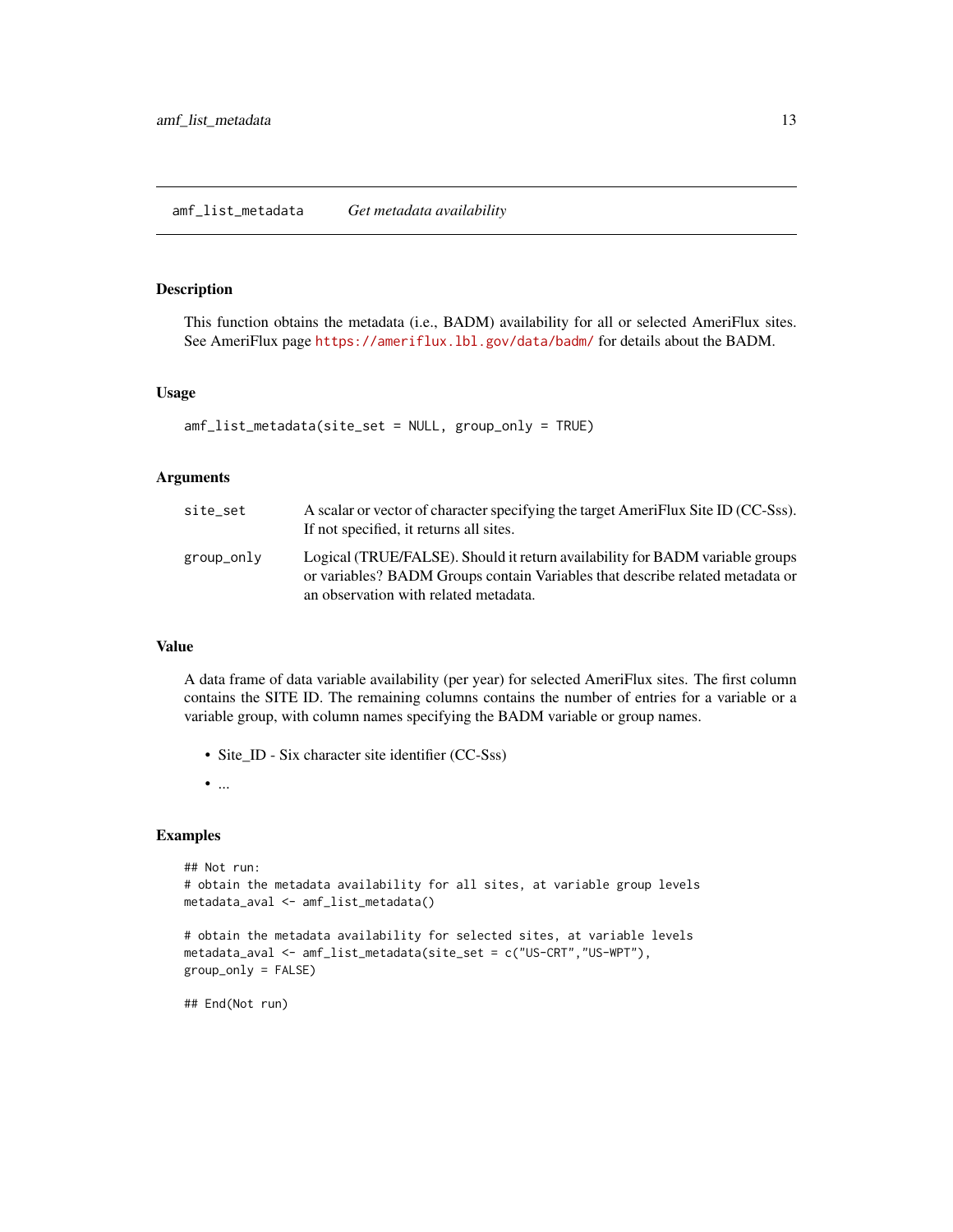<span id="page-13-1"></span><span id="page-13-0"></span>amf\_parse\_basename *Parse BASE data variable name and qualifier*

#### Description

This function parse variable names and qualifiers of AmeriFlux BASE data product. See AmeriFlux web page <https://ameriflux.lbl.gov/data/aboutdata/data-variables/> about the details of variable naming and qualifiers.

#### Usage

amf\_parse\_basename(var\_name, FP\_ls = NULL, gapfill\_postfix = "\_PI\_F")

#### Arguments

| var_name        | A vector of variable names (character) to be parsed                                                            |
|-----------------|----------------------------------------------------------------------------------------------------------------|
| FP ls           | A vector of standard variable names. If not specified, use amf variables by<br>default to get the latest list. |
| gapfill_postfix |                                                                                                                |
|                 | A scalar of expected suffix (character) appended to a variable that is gap-filled.                             |
|                 | The default is " PI F".                                                                                        |

#### Value

A data frame containing the parsed results for all variables in var\_name:

- variable\_name original variable name
- basename associated basename, w/o qualifier
- qualifier\_gf qualifier associated with gap-filling
- qualifier\_pi qualifier associated with PI version, excluding gap-filling
- qualifier pos qualifier associated with position
- qualifier\_ag qualifier associated with layer-aggregation, e.g., \_N, \_SD
- layer\_index layer index provided, if any
- H\_index H index provided, if any
- V\_index V index provided, if any
- R\_index R index provided, if any
- is\_correct\_basename is the parsed basename recognized in FP-Standard
- is\_pi\_provide is this a PI provided variable e.g., \_PI
- is\_gapfill is this a gap-filled variable, \_PF\_F or \_F
- is\_fetch is this a fetch quantile variable, e.g., FETCH\_70...
- is layer aggregated is this a layer-integrated variable, i.e.,  $#$
- is\_layer\_SD is this a standard deviation of layer-integrated variable, i.e., spatial variability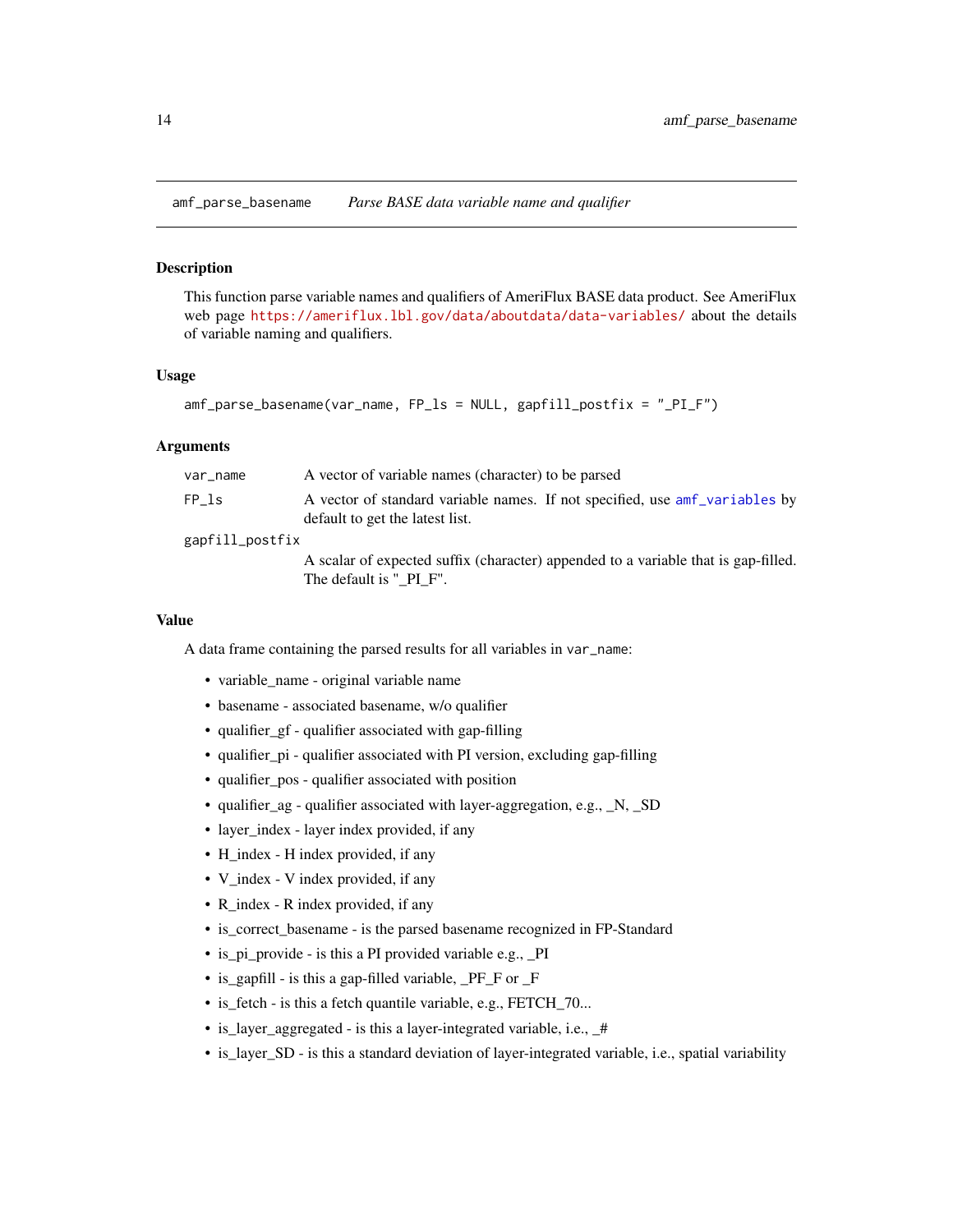- <span id="page-14-0"></span>• is\_layer\_number - is this a number of samples of layer-integrated variable, i.e., spatial variability
- is\_replicate\_aggregated is this a replicate-averaged variable, e.g., \_1\_1\_A
- is\_replicate\_SD is this a standard deviation of replicate-averaged variable, e.g., \_1\_1\_A\_SD
- is\_replicate\_number is this a number of samples of replicate-averaged variable, e.g.,  $\angle 1_1A$  N
- is\_quadruplet is this a quadruplet, e.g., \_1\_1\_1

#### See Also

[amf\\_variables](#page-22-1)

#### Examples

```
## Not run:
# read the BASE from a csv file
base <- amf_read_base(file = system.file("extdata",
                                         "AMF_US-CRT_BASE_HH_2-5.csv",
                                          package = "amerifluxr"),
                      unzip = FALSE,parse_timestamp = FALSE)
# parse variable names/qualifiers
```

```
basename_decode <- amf_parse_basename(var_name = colnames(base))
```
## End(Not run)

amf\_plot\_datasummary *Plot data summary*

#### **Description**

This function visualizes the BASE data summary for selected AmeriFlux sites and variables. This is a wrapper around [amf\\_summarize\\_data](#page-21-1). However, it is strongly advised to subset either sites or variables for faster processing and better visualization.

#### Usage

```
amf_plot_datasummary(
  data_sum = NULL,
  site_set = NULL,
 var_set = NULL,
 nonfilled_only = TRUE,
  show_cluster = FALSE,
  scale = FALSE
)
```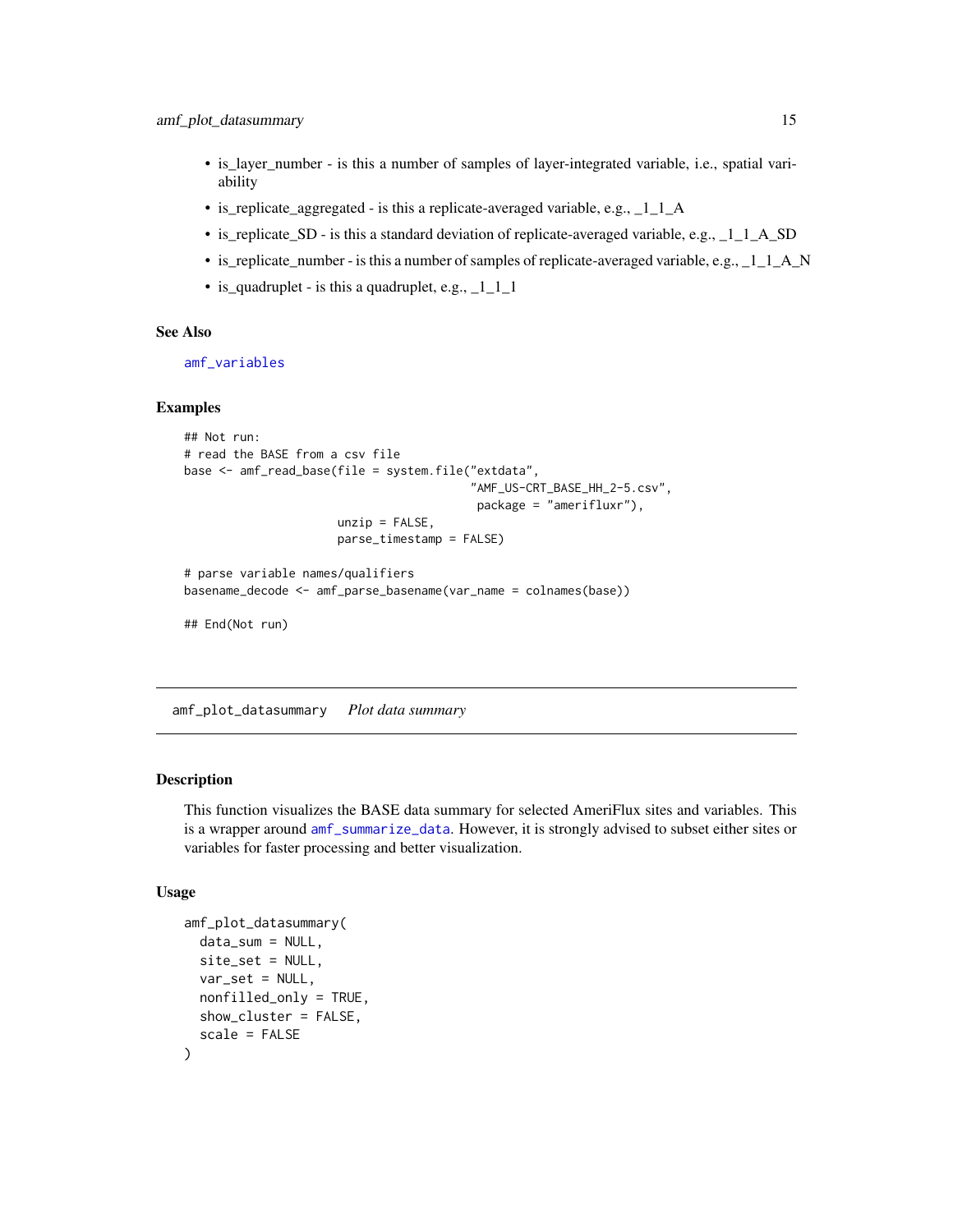#### <span id="page-15-0"></span>Arguments

| data_sum     | A data frame with following columns:                                                                                                                                                                                                             |
|--------------|--------------------------------------------------------------------------------------------------------------------------------------------------------------------------------------------------------------------------------------------------|
|              | • Site_ID - Six character site identifier (CC-Sss)                                                                                                                                                                                               |
|              | • VARIABLE - Variable name of the data included in the BASE file                                                                                                                                                                                 |
|              | • BASENAME - Variable base name of the data included in the BASE file.                                                                                                                                                                           |
|              | • GAP_FILLED - Whether a variable is a gap-filled variable (TRUE/FALSE)                                                                                                                                                                          |
|              | • Any statistics, e.g., P01, P05 output from amf_summarize_data                                                                                                                                                                                  |
|              | If not specified, use amf_summarize_data by default.                                                                                                                                                                                             |
| site_set     | A scalar or vector of character specifying the target AmeriFlux Site ID (CC-Sss).<br>If not specified, it returns all sites.                                                                                                                     |
| var_set      | A scalar or vector of character specifying the target variables as in basename.<br>See AmeriFlux pagehttps://ameriflux.lbl.gov/data/aboutdata/data-variables/<br>#base for a list of variable names. If not specified, it returns all variables. |
|              | nonfilled_only Logical, whether only showing non-filled variables, or both non- and gap-filled<br>variables. The default is TRUE.                                                                                                                |
| show_cluster | Logical, whether showing clustering (dendrogram) of site-variables. The default<br>is FALSE.                                                                                                                                                     |
| scale        | Logical, whether the values should be centered and scaled among site-variables.<br>The default is FALSE.                                                                                                                                         |

#### Value

An object of class 'plotly' from [heatmaply](#page-0-0)

#### See Also

[amf\\_summarize\\_data](#page-21-1), [heatmaply](#page-0-0)

#### Examples

```
## Not run:
# plot data summary for selected variables at two sites
amf_plot_datasummary(site_set = c("US-CRT", "US-WPT"),
                    var_set = c("H", "LE", "NETRAD"))# plot data summary for FCH4 at all sites, and show
# clustering among sites
amf_plot_datasummary(var_set = "FCH4",
                    show_cluster = TRUE)
# plot data summary for TA at all grassland sites,
# and show clustering among sites
sites <- amf_site_info()
sites <- subset(sites, IGBP == "CRO")
amf_plot_datasummary(site_set = sites$SITE_ID,
                    var_set = "TA",show_cluster = TRUE)
```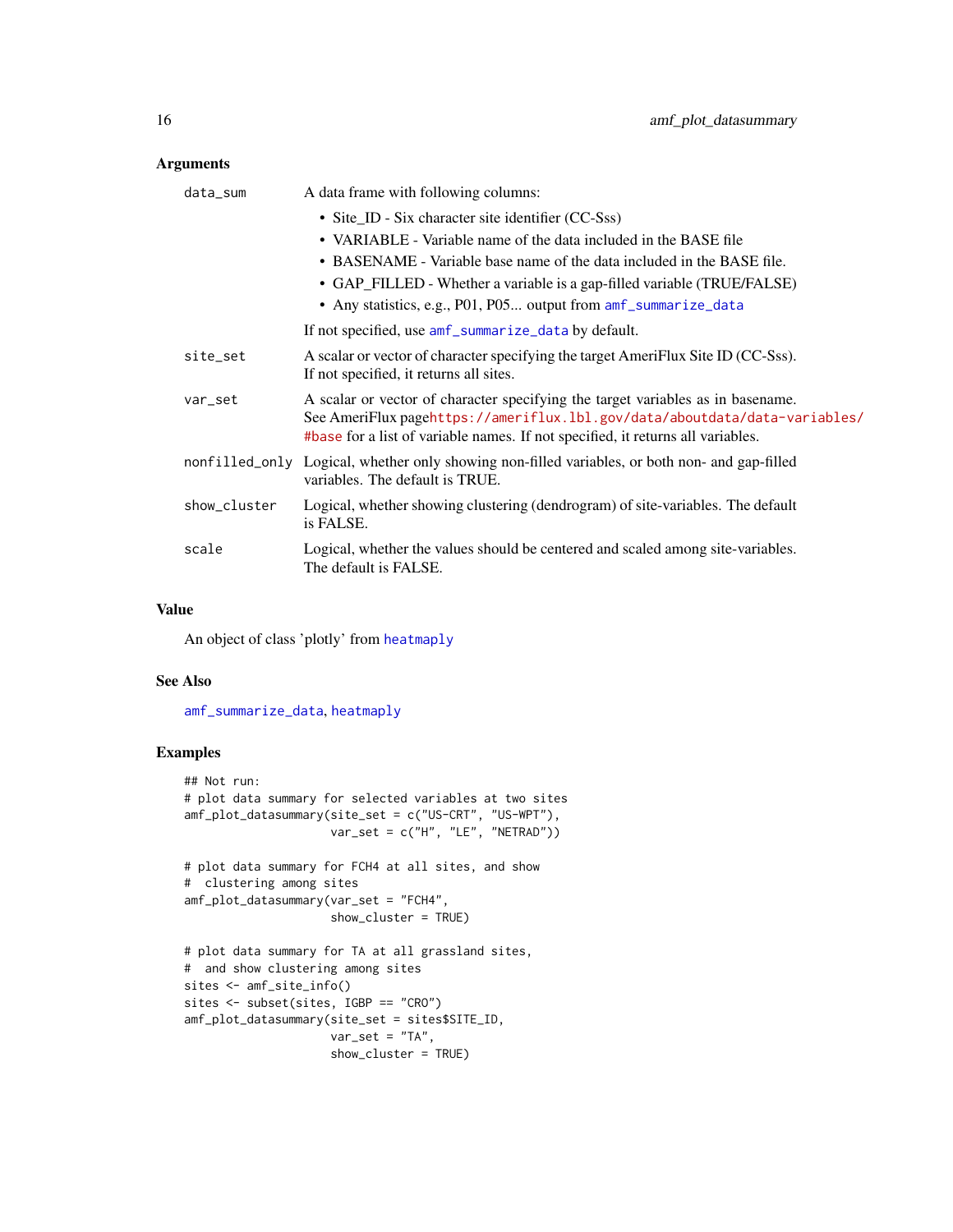```
# normalize TA among sites
amf_plot_datasummary(site_set = sites$SITE_ID,
                    var_set = "TA",show_cluster = TRUE,
                    scale = TRUE)
## End(Not run)
```
amf\_plot\_datayear *Plot data availability*

#### Description

This function visualizes the BASE data availability for selected AmeriFlux sites, variables, and years. This is a wrapper around [amf\\_list\\_data](#page-11-1). However, it is strongly advised to subset the sites, variables, and/or years for faster processing and better visualization.

#### Usage

```
amf_plot_datayear(
 data_aval = NULL,
 site_set = NULL,
 var_set = NULL,nonfilled_only = TRUE,
 year_set = NULL
)
```
#### Arguments

| data_aval | A data frame with at least five columns:                                                                                                                                                                                                         |  |
|-----------|--------------------------------------------------------------------------------------------------------------------------------------------------------------------------------------------------------------------------------------------------|--|
|           | $\cdot$ SITE_ID:                                                                                                                                                                                                                                 |  |
|           | • VARIABLE:                                                                                                                                                                                                                                      |  |
|           | • BASENAME: variable basename                                                                                                                                                                                                                    |  |
|           | · GAP_FILLED                                                                                                                                                                                                                                     |  |
|           | • Y1990: Percentage of data availability in the year 1990 $(0-1)$ .                                                                                                                                                                              |  |
|           | $\bullet$                                                                                                                                                                                                                                        |  |
|           | If not specified, use amf_list_data by default.                                                                                                                                                                                                  |  |
| site_set  | A scalar or vector of character specifying the target AmeriFlux Site ID (CC-Sss).<br>If not specified, it returns all sites.                                                                                                                     |  |
| var_set   | A scalar or vector of character specifying the target variables as in basename.<br>See AmeriFlux pagehttps://ameriflux.lbl.gov/data/aboutdata/data-variables/<br>#base for a list of variable names. If not specified, it returns all variables. |  |
|           | nonfilled_only Logical, whether only showing non-filled variables, or both non- and gap-filled<br>variables. The default is TRUE.                                                                                                                |  |
| year_set  | A scalar or vector of integers. If not specified, it plots only years with any<br>available data in selected sites and variables                                                                                                                 |  |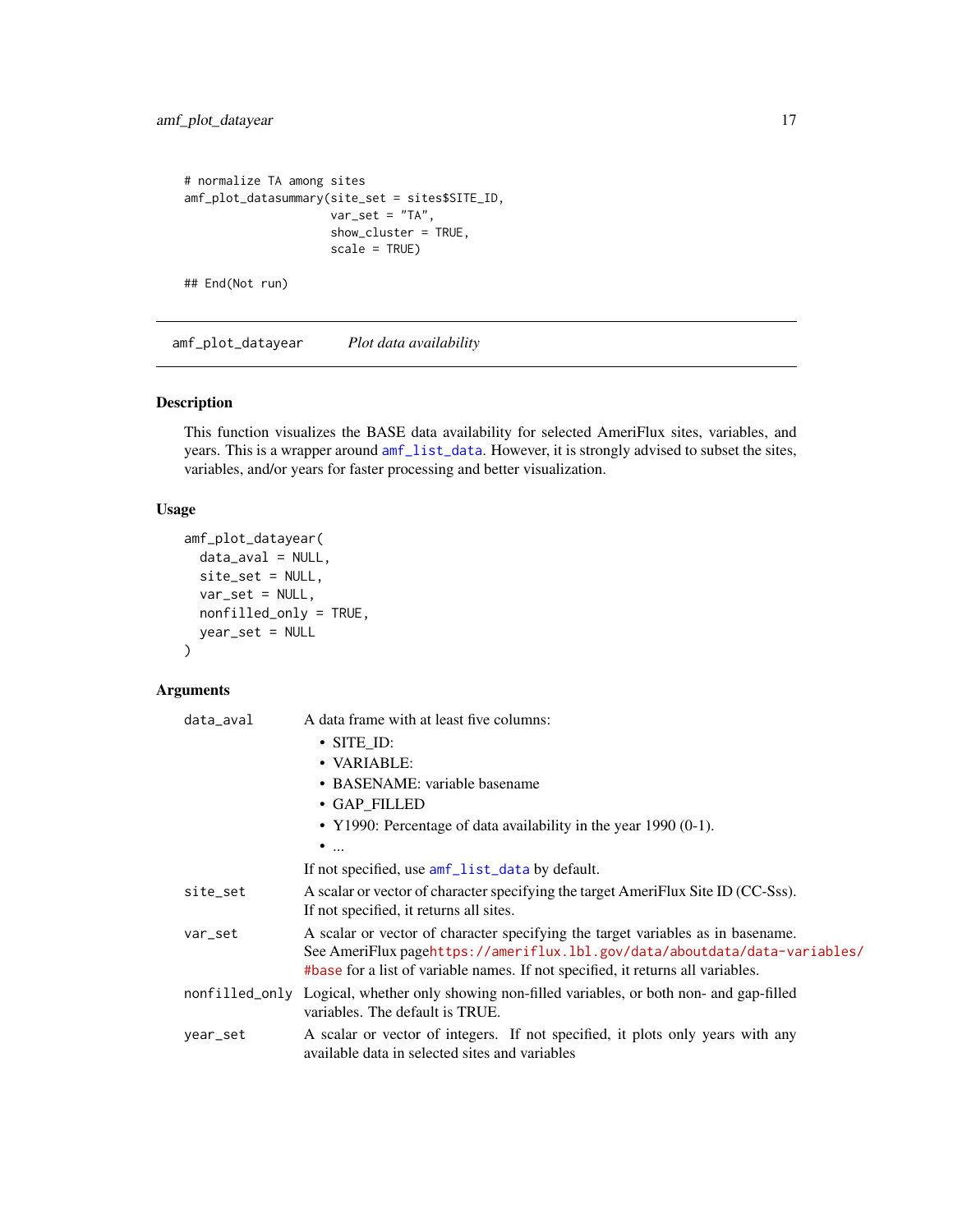#### <span id="page-17-0"></span>Value

An object of class 'plotly' from [heatmaply](#page-0-0)

#### See Also

[amf\\_list\\_data](#page-11-1), [heatmaply](#page-0-0)

#### Examples

```
## Not run:
# plot data availability for all variables at a single site
# in all years
amf_plot_datayear(site_set = "US-CRT",
                 nonfilled_only = FALSE)
# plot data availability for non-filled FCH4 and WTD at all
# sites in all years
amf_plot_datayear(var_set = c("FCH4", "WTD"),
                  nonfilled_only = TRUE)
# plot data availability for non-filled FCH4 at all sites
# in 2018-2020
amf_plot_datayear(var_set = "FCH4",
                 year_set = c(2018:2020),
                  nonfilled_only = TRUE)
## End(Not run)
```
<span id="page-17-1"></span>amf\_read\_base *Read AmeriFlux BASE data product*

#### **Description**

This function read in the BASE data file downloaded from AmeriFlux. See AmeriFlux web page <https://ameriflux.lbl.gov/data/data-processing-pipelines/base-publish/> for details about BASE data product. Use [amf\\_variables](#page-22-1) to get a list of standard variable names and units.

#### Usage

```
amf_read_base(file, unzip = TRUE, parse_timestamp = FALSE)
```
#### Arguments

| file            | A BASE data file, either in a zipped file or a comma-separate value (csv) file                               |
|-----------------|--------------------------------------------------------------------------------------------------------------|
| unzip           | Logical, whether to unzip. The default is TRUE. Set FALSE if reading from a<br>previously unzipped csy file. |
| parse_timestamp |                                                                                                              |
|                 | Logical, whether to parse the time stamp. Set TRUE to parse and add time keep-<br>ing columns.               |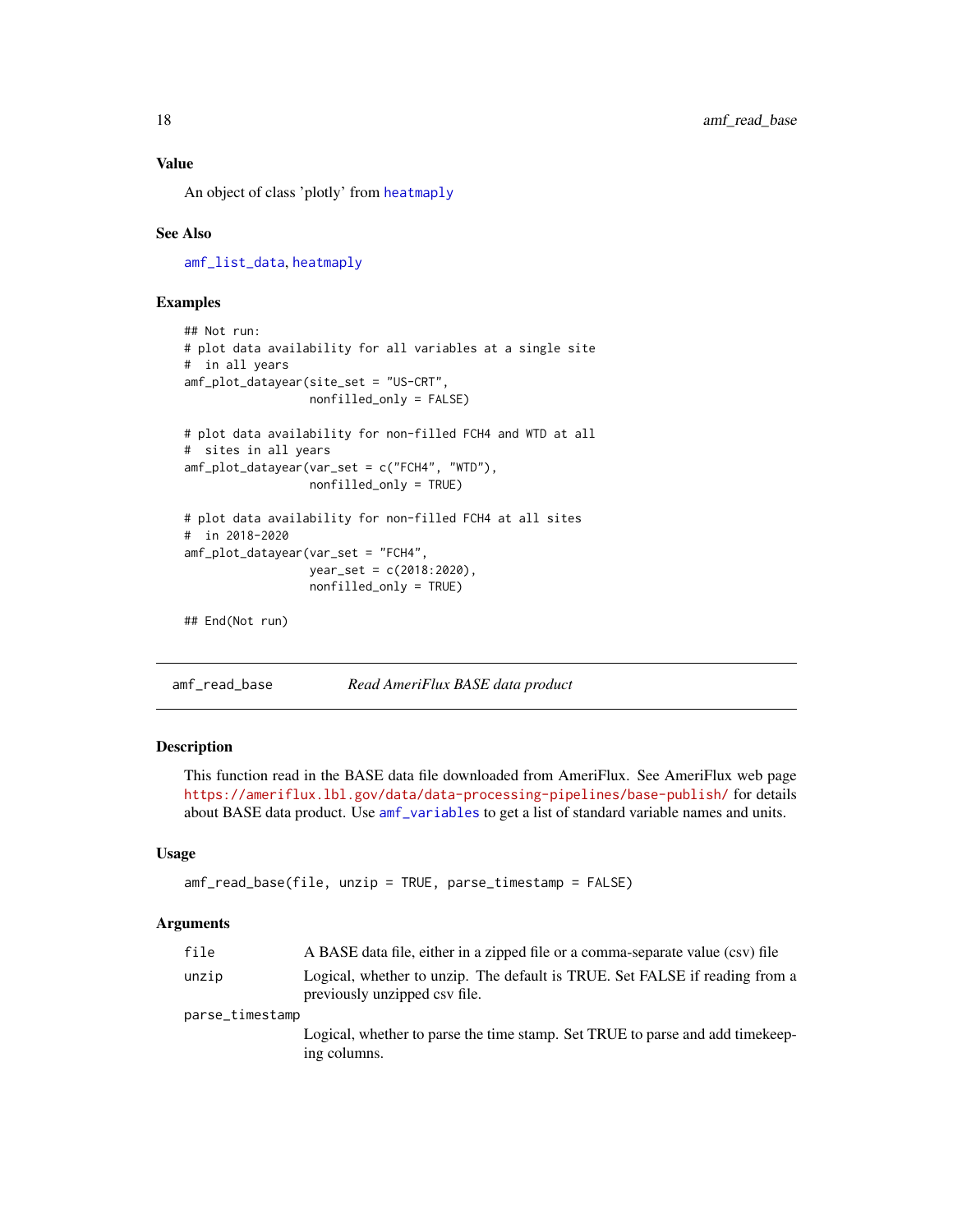#### <span id="page-18-0"></span>amf\_read\_bif 19

#### Value

A data frame containing data. See AmeriFlux website [https://ameriflux.lbl.gov/data/aboutd](https://ameriflux.lbl.gov/data/aboutdata/data-variables/)ata/ [data-variables/](https://ameriflux.lbl.gov/data/aboutdata/data-variables/) for details about file format, variable definition, units, and convention. If parse\_timestamp = TRUE, the following six time-keeping columns are added in the returned data frame:

- YEAR Year (YYYY)
- MONTH Month (MM)
- DAY Day of the month (DD)
- DOY Day of the year (DDD)
- HOUR Hour of the day (HH), based on the middle time of the interval
- MINUTE Minute of the hour (mm), based on the middle time of the interval
- TIMESTAMP An object of class "POSIXlt" in the UTC time zone, based on the middle time of the interval

#### See Also

[amf\\_parse\\_basename](#page-13-1), [amf\\_filter\\_base](#page-9-1)

#### Examples

```
# read the BASE from a zip file, using the example data file
base <- amf_read_base(file = system.file("extdata",
                                         "AMF_US-CRT_BASE-BADM_2-5.zip",
                                          package = "amerifluxr"),
                      unzip = TRUE,parse_timestamp = TRUE)
# read the BASE from a csv file
base <- amf_read_base(file = system.file("extdata",
                                         "AMF_US-CRT_BASE_HH_2-5.csv",
                                          package = "amerifluxr"),
                      unzip = FALSE,parse_timestamp = FALSE)
```
<span id="page-18-1"></span>amf\_read\_bif *Read AmeriFlux BADM data product*

#### Description

This function read in the BADM data file formatted in BADM Interchange Format (BIF).

#### Usage

amf\_read\_bif(file)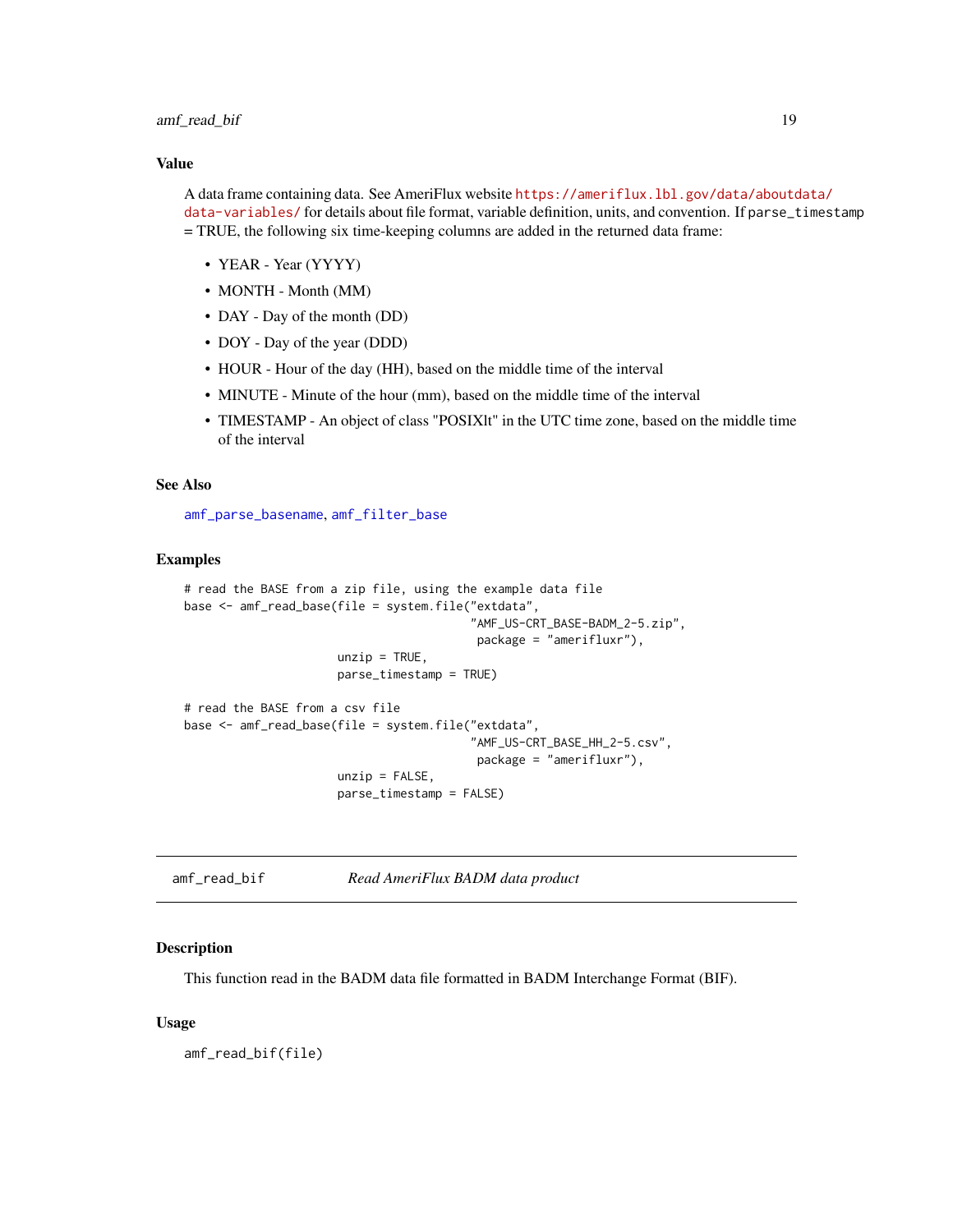#### <span id="page-19-0"></span>Arguments

file A BADM data file

#### Value

A data frame containing the following 5 columns. See AmeriFlux website [https://ameriflux.](https://ameriflux.lbl.gov/data/aboutdata/badm-data-product/) [lbl.gov/data/aboutdata/badm-data-product/](https://ameriflux.lbl.gov/data/aboutdata/badm-data-product/) for details.

- SITE ID Six character site identifier (CC-Sss)
- GROUP ID A unique identifier for data belonging to the same instance of a reported variable group
- VARIABLE\_GROUP A set of variables that are reported together
- VARIABLE The variable name
- DATAVALUE The reported value of a variable

#### Examples

```
# read the BADM BIF file, using an example data file
bif <- amf_read_bif(file = system.file("extdata",
                                        "AMF_AA-Flx_BIF_CCBY4_20201218.xlsx",
                                        package = "amerifluxr"))
```
amf\_sites *Lists AmeriFlux sites*

#### **Description**

Lists available site (names) and basic meta-data

#### Usage

amf\_sites()

#### Value

A data frame containing the following columns. See AmeriFlux BADM standard [https://ameriflu](https://ameriflux.lbl.gov/data/badm/)x. [lbl.gov/data/badm/](https://ameriflux.lbl.gov/data/badm/) for detailed explanation.

- SITE\_ID Six character site identifier (CC-Sss)
- SITE\_NAME Site name (free text)
- COUNTRY Country (free text)
- STATE State (free text)
- IGBP Vegetation type based on the IGBP definition (character)
- URL\_AMERIFLUX Site web site URL, maintained by AmeriFlux (URL)
- TOWER\_BEGAN The starting year of flux measurement (YYYY)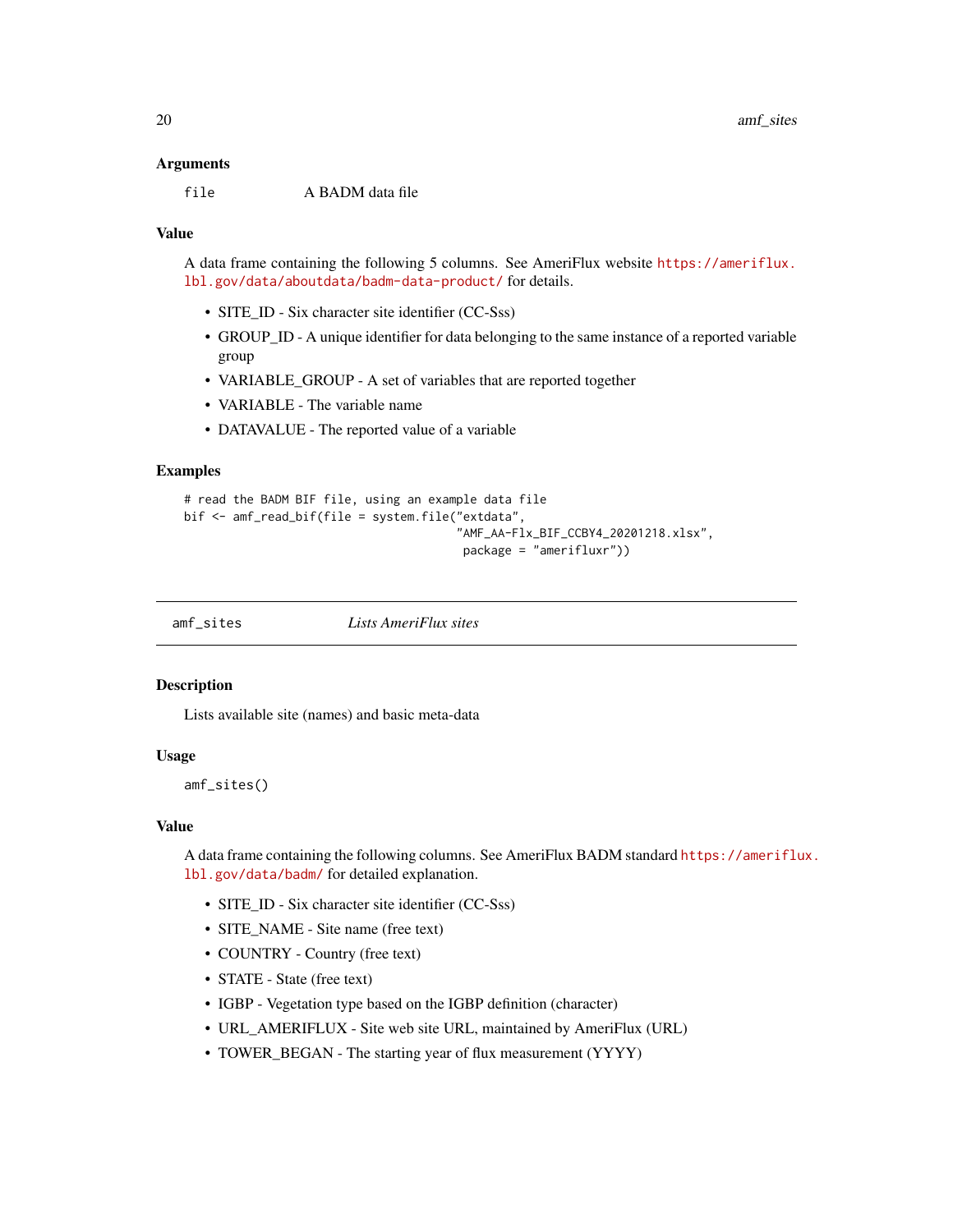- <span id="page-20-0"></span>• TOWER\_END - The ending year of flux measurement (YYYY), NA if still active or unspecified
- LOCATION\_LAT Latitude of the site (decimal deg ref WGS84)
- LOCATION\_LONG Longitude of the site (decimal deg ref WGS84)
- LOCATION\_ELEV Elevation of the site above sea level (m)
- CLIMATE\_KOEPPEN Koppen climate classification (character)
- MAT Long-term mean annual average air temperature (degree C)
- MAP Long-term mean annual average precipitation (mm)
- DATA\_POLICY LEGACY / CCBY4.0 (character)

#### Examples

```
## Not run:
# download a list of sites and basic info
sites <- amf_sites()
```
## End(Not run)

amf\_site\_info *Get AmeriFlux site general info*

#### Description

This function obtains the latest AmeriFlux site list and sites' general info through the AmeriFlux web service.

#### Usage

amf\_site\_info()

#### Details

This combines the information of various other functions.

#### Value

A data frame containing the following columns. See AmeriFlux BADM standard [https://ameriflu](https://ameriflux.lbl.gov/data/badm/)x. [lbl.gov/data/badm/](https://ameriflux.lbl.gov/data/badm/) for detailed explanation.

- SITE\_ID Six character site identifier (CC-Sss)
- SITE\_NAME Site name (free text)
- COUNTRY Country (free text)
- STATE State (free text)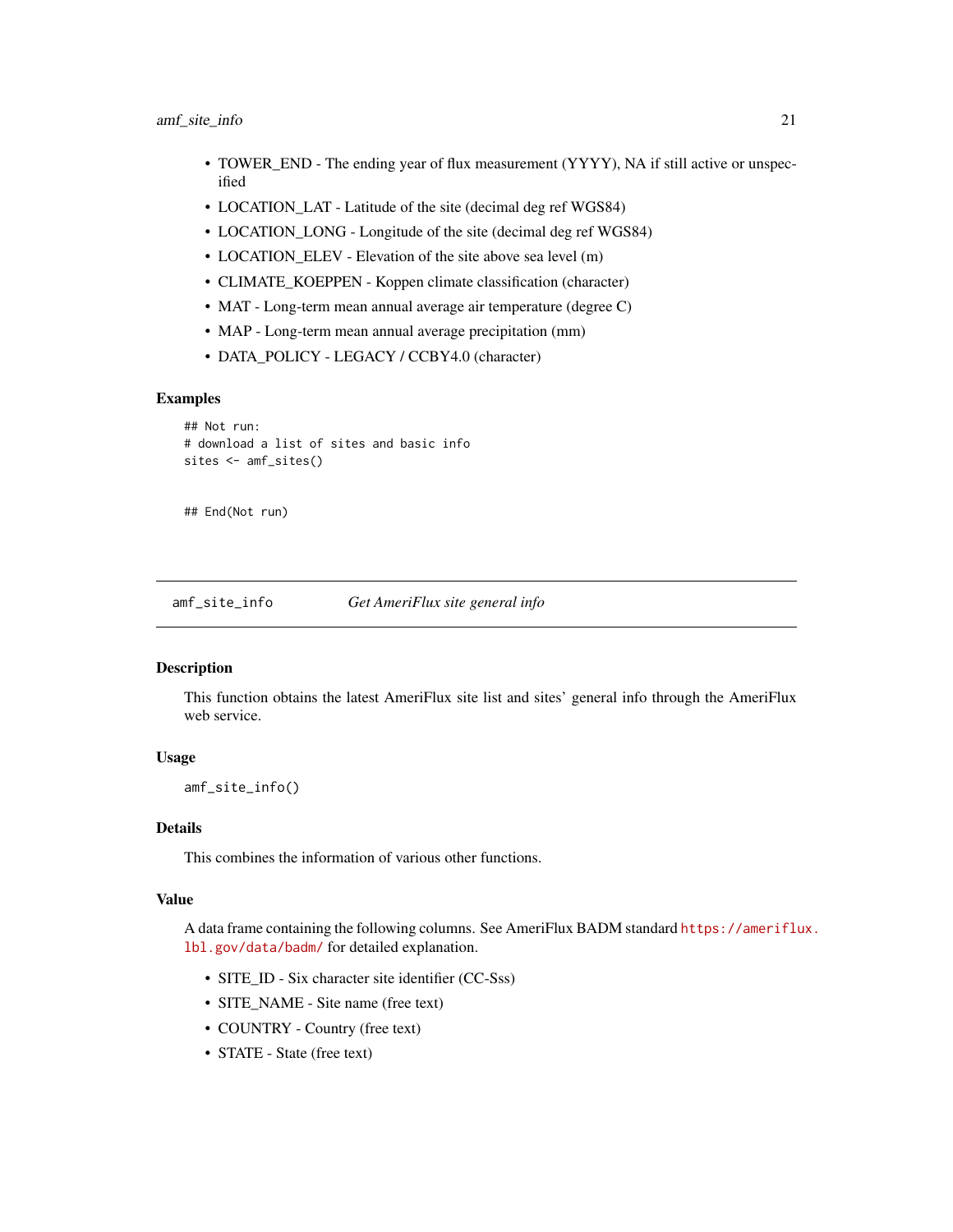- <span id="page-21-0"></span>• IGBP - Vegetation type based on the IGBP definition (character)
- URL\_AMERIFLUX Site web site URL, maintained by AmeriFlux (URL)
- TOWER\_BEGAN The starting year of flux measurement (YYYY)
- TOWER\_END The ending year of flux measurement (YYYY), NA if still active or unspecified
- LOCATION\_LAT Latitude of the site (decimal deg ref WGS84)
- LOCATION\_LONG Longitude of the site (decimal deg ref WGS84)
- LOCATION\_ELEV Elevation of the site above sea level (m)
- CLIMATE\_KOEPPEN Koppen climate classification (character)
- MAT Long-term mean annual average air temperature (degree C)
- MAP Long-term mean annual average precipitation (mm)
- DATA\_POLICY LEGACY / CCBY4.0 (character)
- DATA\_START The starting year with published AmeriFlux BASE data (YYYY)
- DATA\_END The ending year with published AmeriFlux BASE data (YYYY)

#### Examples

```
## Not run:
# obtain the basic general info for all sites
site <- amf_site_info()
## End(Not run)
## End(Not run)
```
<span id="page-21-1"></span>amf\_summarize\_data *Get BASE data summary*

#### Description

This function obtains the BASE data summary for all or selected AmeriFlux sites. See Ameri-Flux page <https://ameriflux.lbl.gov/data/aboutdata/data-variables/> for details about the variable naming.

#### Usage

```
amf_summarize_data(site_set = NULL, var_set = NULL)
```
#### Arguments

| site_set | A scalar or vector of character specifying the target AmeriFlux Site ID (CC-Sss). |
|----------|-----------------------------------------------------------------------------------|
|          | If not specified, it returns all sites.                                           |
| var set  | A scalar or vector of character specifying the target variables as in basename.   |
|          | See AmeriFlux pagehttps://ameriflux.lbl.gov/data/aboutdata/data-variables/        |
|          | #base for a list of variable names. If not specified, it returns all variables.   |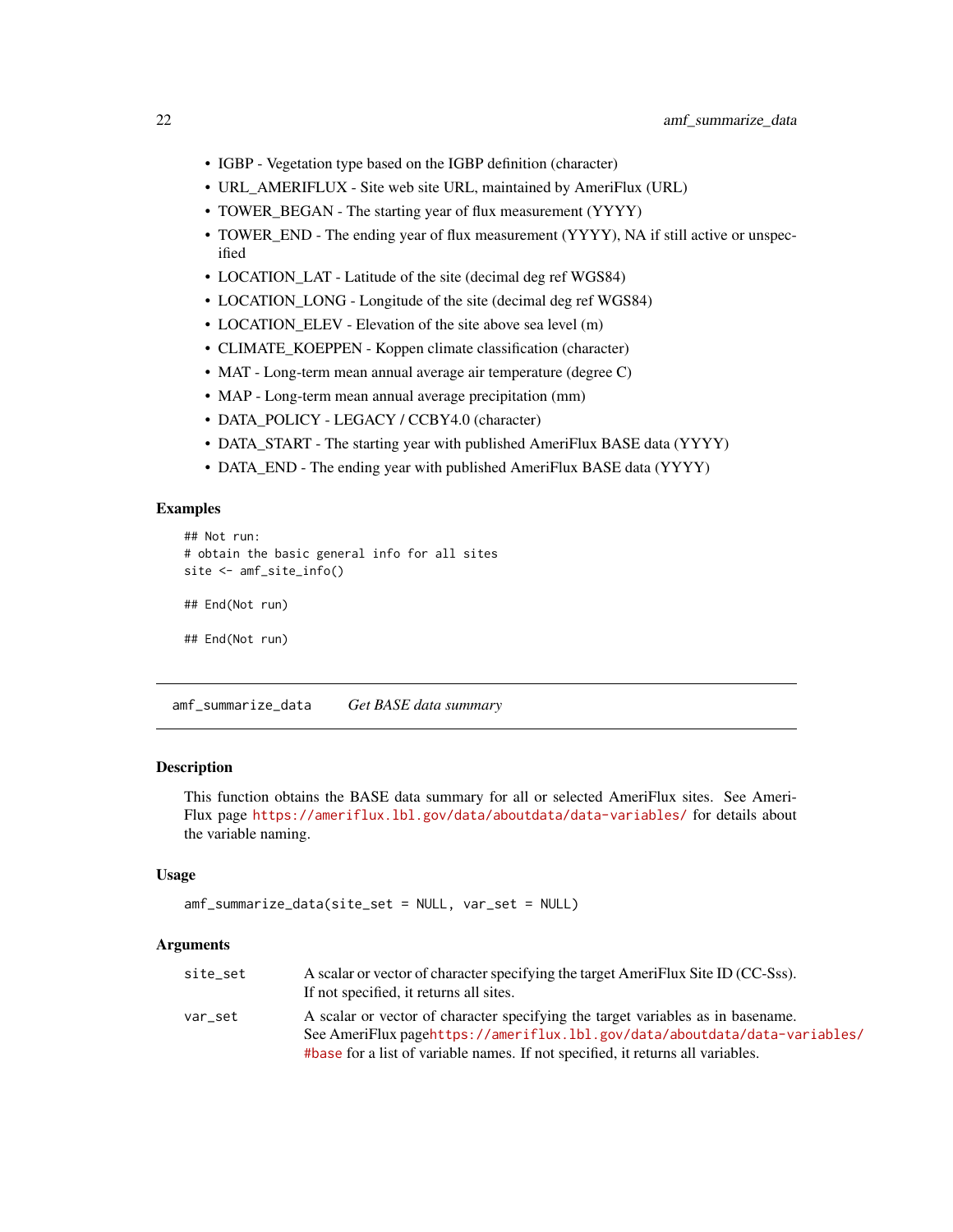#### <span id="page-22-0"></span>amf\_variables 23

#### Value

A data frame of site-specific variable summary statistics (selected percentiles) for selected Ameri-Flux sites.

- Site ID Six character site identifier (CC-Sss)
- VARIABLE Variable name of the data included in the BASE file
- BASENAME Variable base name of the data included in the BASE file.
- GAP\_FILLED Whether a variable is a gap-filled variable (TRUE/FALSE)
- DATA\_RECORD Number of supposed data record (counts)
- DATA\_MISSING Number of missing data record (counts)
- Q01 1th percentile of the data
- Q05 5th percentile of the data
- $\bullet$  ...
- Q95 95th percentile of the data
- Q99 99th percentile of the data

#### Examples

```
## Not run:
# obtain the data variable availability for all sites & variables
data_sum <- amf_summarize_data()
# obtain the data variable availability for selected sites, all variables
data_sum <- amf_summarize_data(site_set = c("US-CRT","US-WPT"))
# obtain the data variable availability for selected sites & variables
data_sum <- amf_summarize_data(site_set = c("US-CRT","US-WPT"),
                               var_set = c("FC", "LE", "H")
```
## End(Not run)

<span id="page-22-1"></span>amf\_variables *Get FP (Flux-Processing) Standard Variable List*

#### Description

This function obtains the latest AmeriFlux FP (Flux-Processing) standard variable list. FP standard defines the variable names and units used for continuously sampled data within the Ameri-Flux. Also see AmeriFlux Data Variables page [https://ameriflux.lbl.gov/data/aboutdata/](https://ameriflux.lbl.gov/data/aboutdata/data-variables/) [data-variables/](https://ameriflux.lbl.gov/data/aboutdata/data-variables/) for details.

#### Usage

amf\_variables()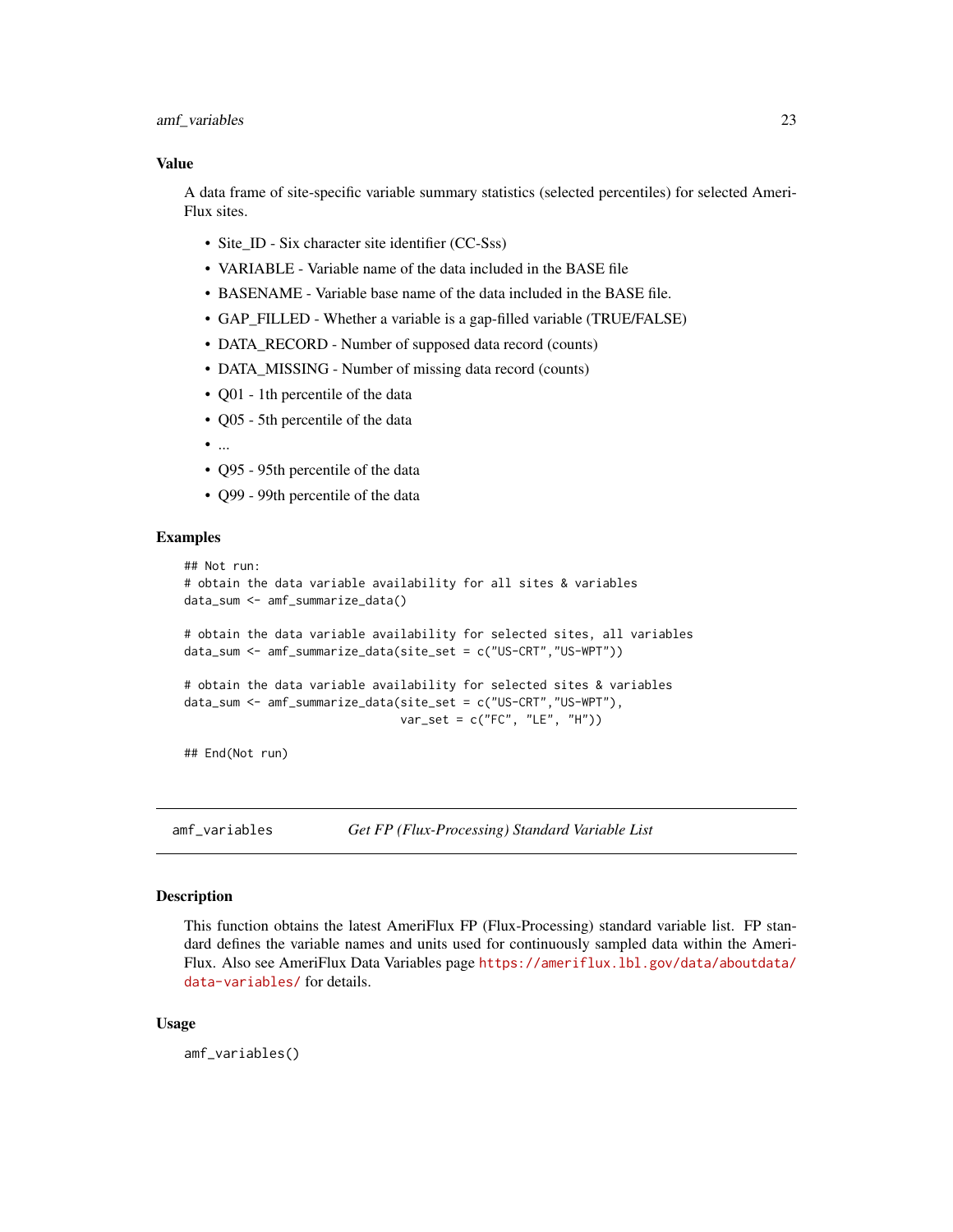<span id="page-23-0"></span>A data frame containing the following columns:

- Name Standard variable name
- Description Description of the variable
- Units Standard variable unit
- Min Expected minimal value
- Max Expected maximal value

#### Examples

```
## Not run:
# download the list of standard variable names and units
FP_ls <- amf_variables()
```
## End(Not run)

amf\_var\_info *Get variable information*

#### Description

This function obtains the measurement height metadata for the AmeriFlux BASE data product. See AmeriFlux page <https://ameriflux.lbl.gov/data/measurement-height/> for details.

#### Usage

 $amf_var_info(out\_dir = tempdir(), verbose = TRUE)$ 

#### Arguments

| out_dir | The output directory (default = tempdir())              |
|---------|---------------------------------------------------------|
| verbose | Logical, whether to show download progress (TRUE/FALSE) |

#### Value

A data frame of measurement height data for all AmeriFlux sites #'

- Site\_ID Six character site identifier (CC-Sss)
- Variable Variable name of the data included in the BASE file
- Start\_Date Date when the information first applies
- Height Distance above the ground surface in meters
- Instrument\_Model Instrument model used to collect the data variable
- Instrument Model2 A second instrument model used to collect the data variable
- Comment Additional information provided by the site team
- BASE\_Version The most recent BASE data product version number for which the information applies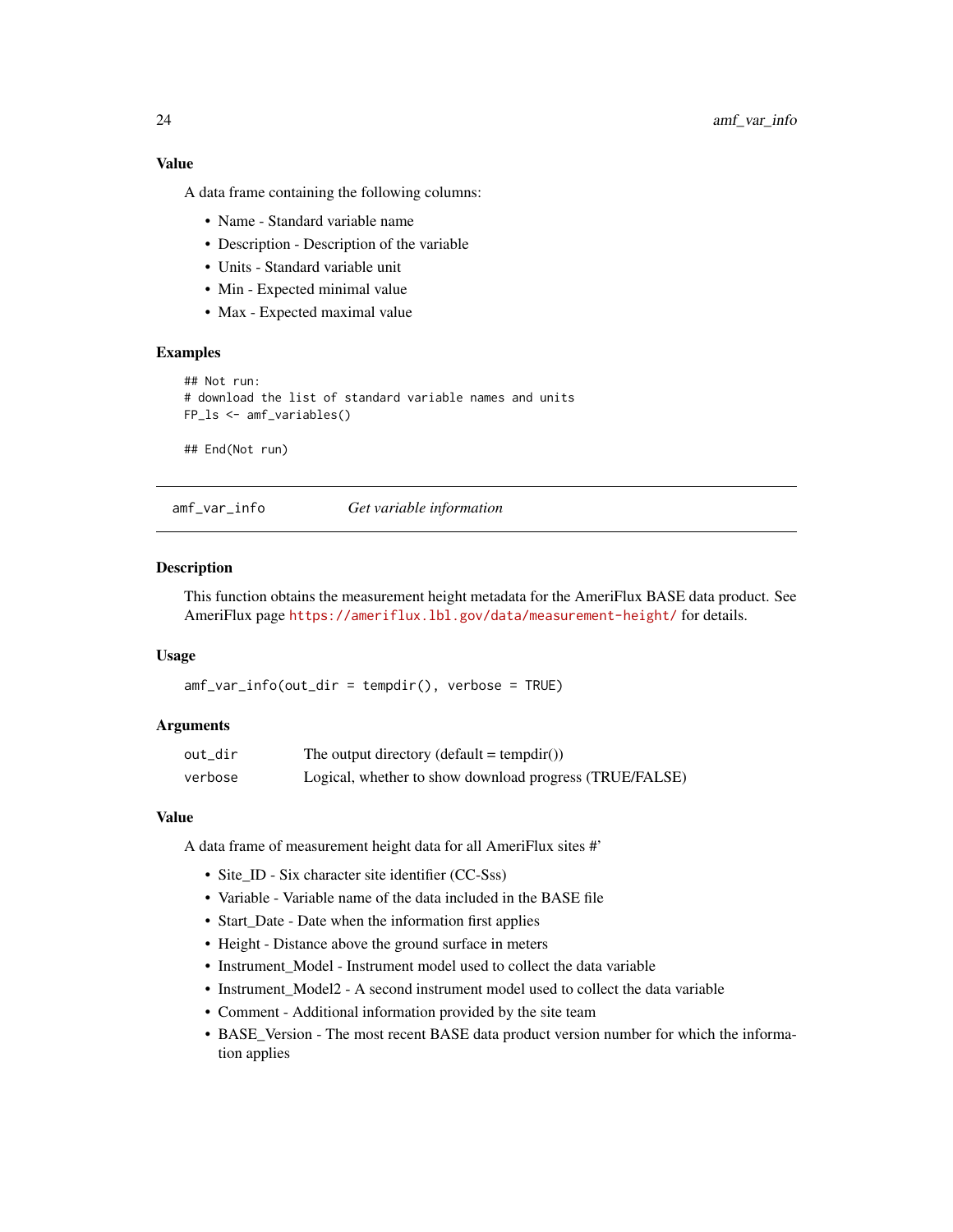#### amf\_var\_info 25

### Examples

```
## Not run:
# download the measurement height data for all sites
var_info <- amf_var_info()
```
## End(Not run)